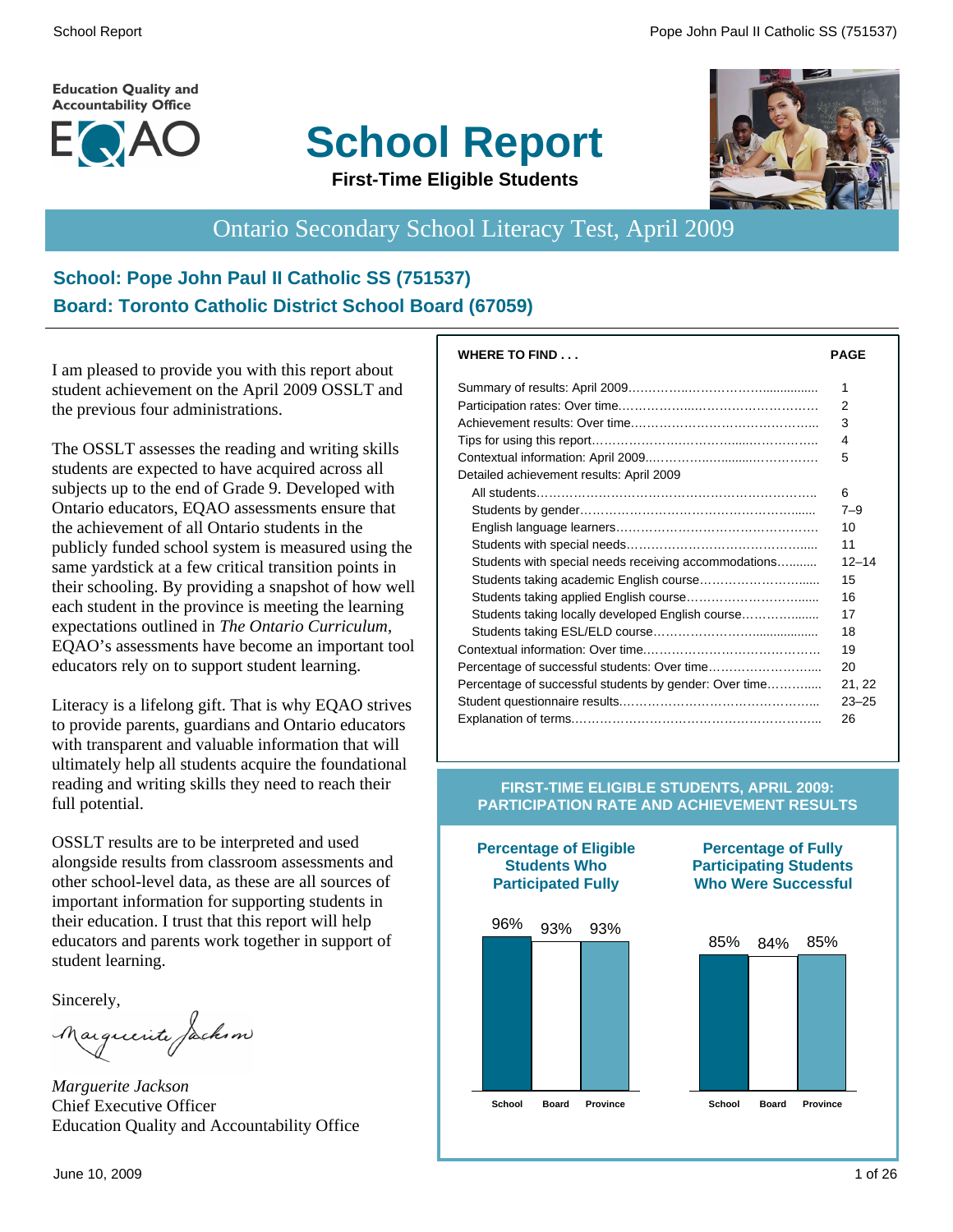# Ontario Secondary School Literacy Test, April 2009



| <b>Number of First-Time Eligible Students</b> |              |                   |                   |                   |            |  |  |  |  |
|-----------------------------------------------|--------------|-------------------|-------------------|-------------------|------------|--|--|--|--|
|                                               | October 2004 | <b>March 2006</b> | <b>March 2007</b> | <b>March 2008</b> | April 2009 |  |  |  |  |
| School                                        | 298          | 334               | 315               | 298               | 352        |  |  |  |  |
| Board                                         | 6911         | 6819              | 6804              | 6897              | 7 071      |  |  |  |  |
| Province                                      | 160 088      | 158 817           | 155 906           | 156 151           | 152 830    |  |  |  |  |

\* Percentages in graphs may not add up to 100, due to rounding.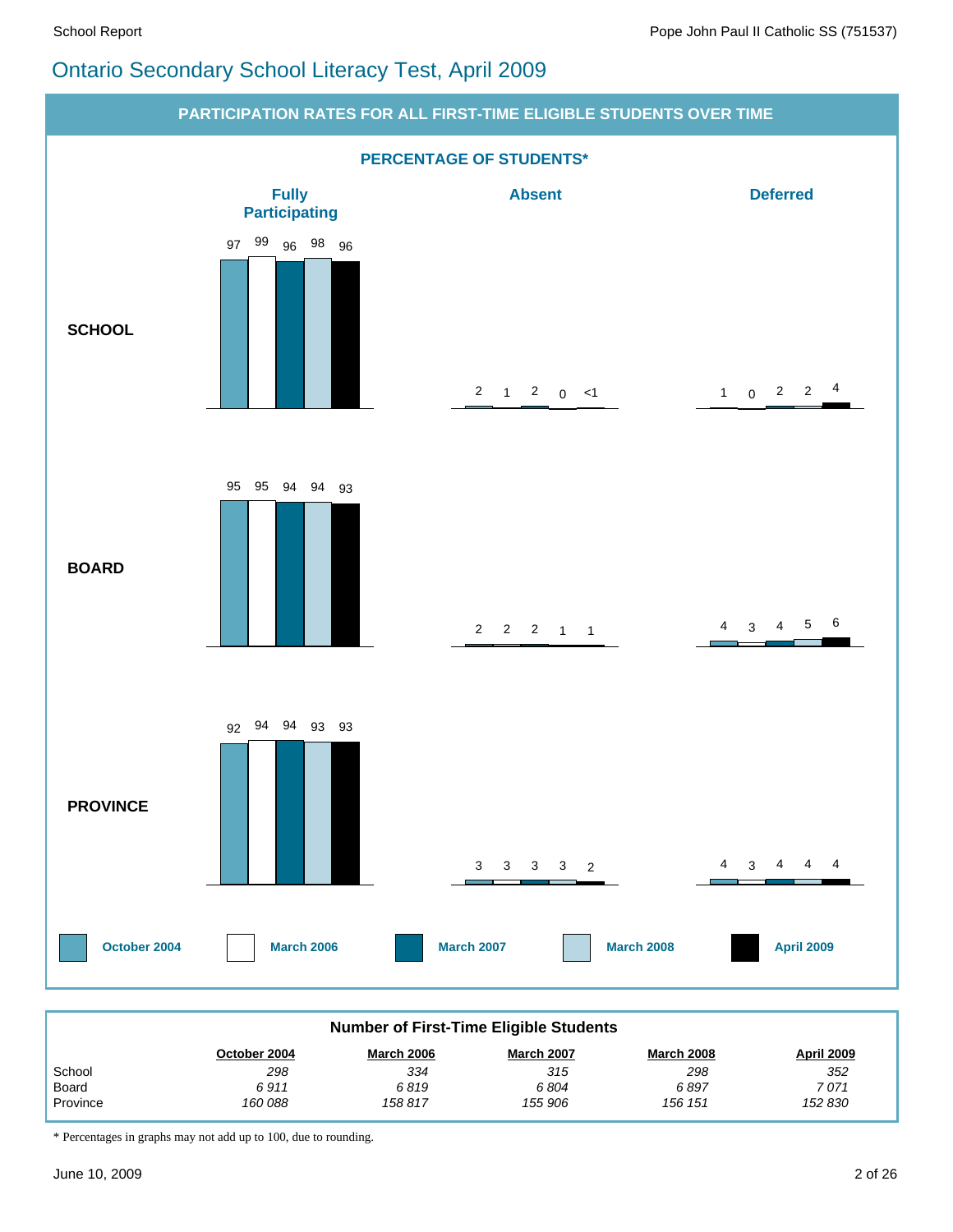# Ontario Secondary School Literacy Test, April 2009



\* Percentages in graphs may not add up to 100, due to rounding.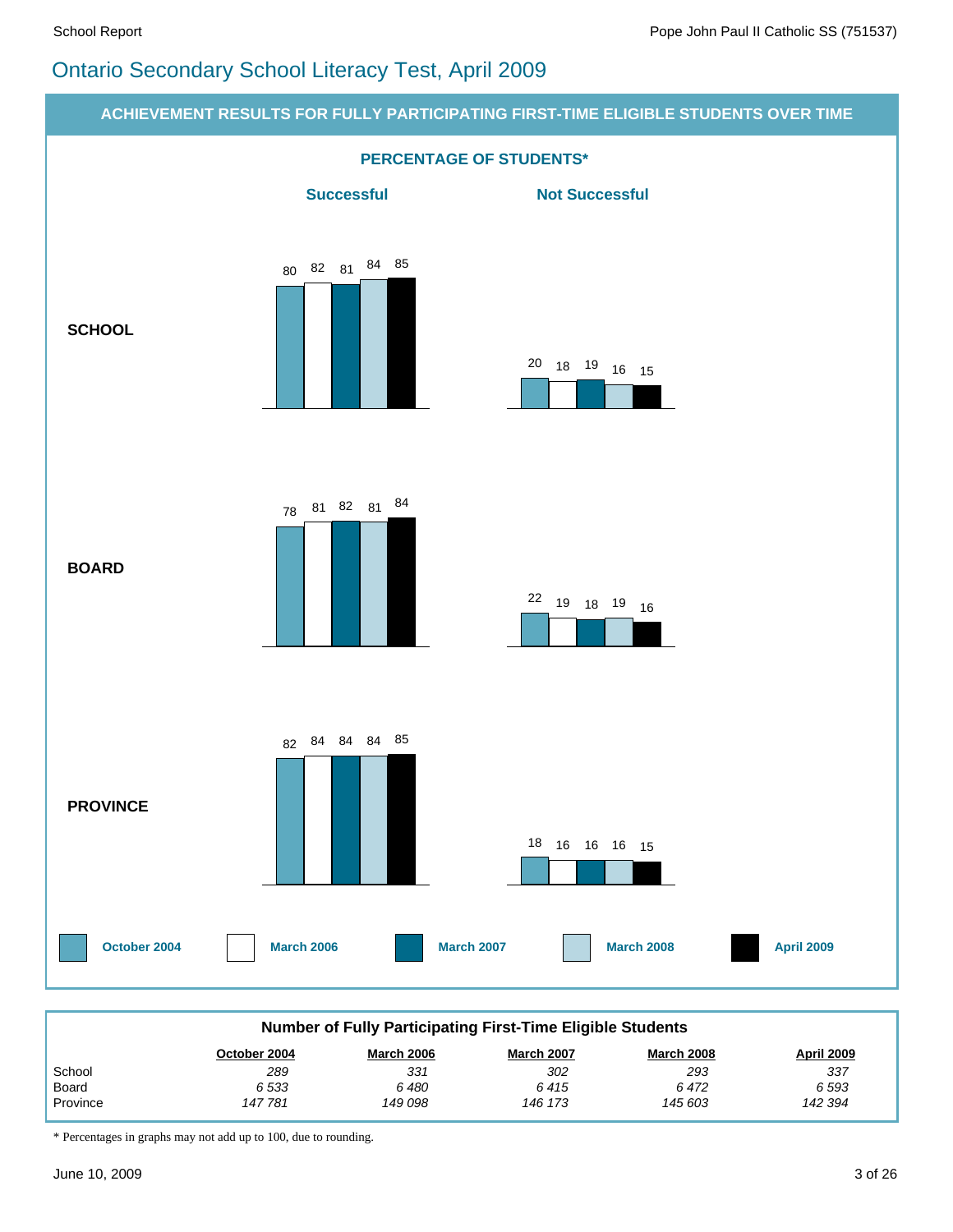Each school is unique. To appreciate the distinctive character of a school, look at the contextual information to understand the features and characteristics of the community it serves.

#### $C<sub>3</sub>$

This test captures the performance of students at one point in time each year. Consider the results along with other information about students' performance.

#### $\alpha$

Exercise caution when interpreting results for small schools. Results may vary considerably from year to year, and differences may look exaggerated. For example, in a group of 30 students, a difference of 10% represents only three students.

#### $C<sub>3</sub>$

Trends may be difficult to identify or to interpret. This is especially true in small schools or in schools where there is a high turnover in the student population.

#### $C<sub>3</sub>$

EQAO values students' privacy. Results are not reported publicly for schools where fewer than 15 students fully participated, because it might be possible to identify individual students.

## **TIPS WHAT IS IN THIS REPORT?**

This report shows how well students at this school have met the minimum standard for literacy to the end of Grade 9 as set out in *The Ontario Curriculum.*

#### **This report includes**

- results for this school compared to the board and province;
- a comparison of results over the past five administrations of the test to aid in monitoring improvement and
- $\bullet$  information about the characteristics of the students who participated.

#### **Specifically, you will find**

- summary graphs showing participation and success rates;
- $\bullet$  detailed tables and graphs showing results for various groups of students, e.g., by gender, English language learners;
- student questionnaire results and
- an explanation of all terms used in this report.

#### **HOW TO USE THIS REPORT**

- $\bullet$  Examine the contextual information to understand the similarities and differences among this school, the board and the province. Consider the challenges that any differences might present.
- $\bullet$  Examine the school results.
	- Are these results consistent with what you would expect?
	- · How do these results compare to the provincial results?
	- How do these results compare over time?
	- · What influence might students' attitudes have on student performance (refer to the questionnaire results)?
- $\bullet$  Speak to the school principal or the school council chair about the goals for improving student performance.

The Education Quality and Accountability Office is an independent agency that gathers information about student achievement through province-wide assessments.

Learn more about us at www.eqao.com.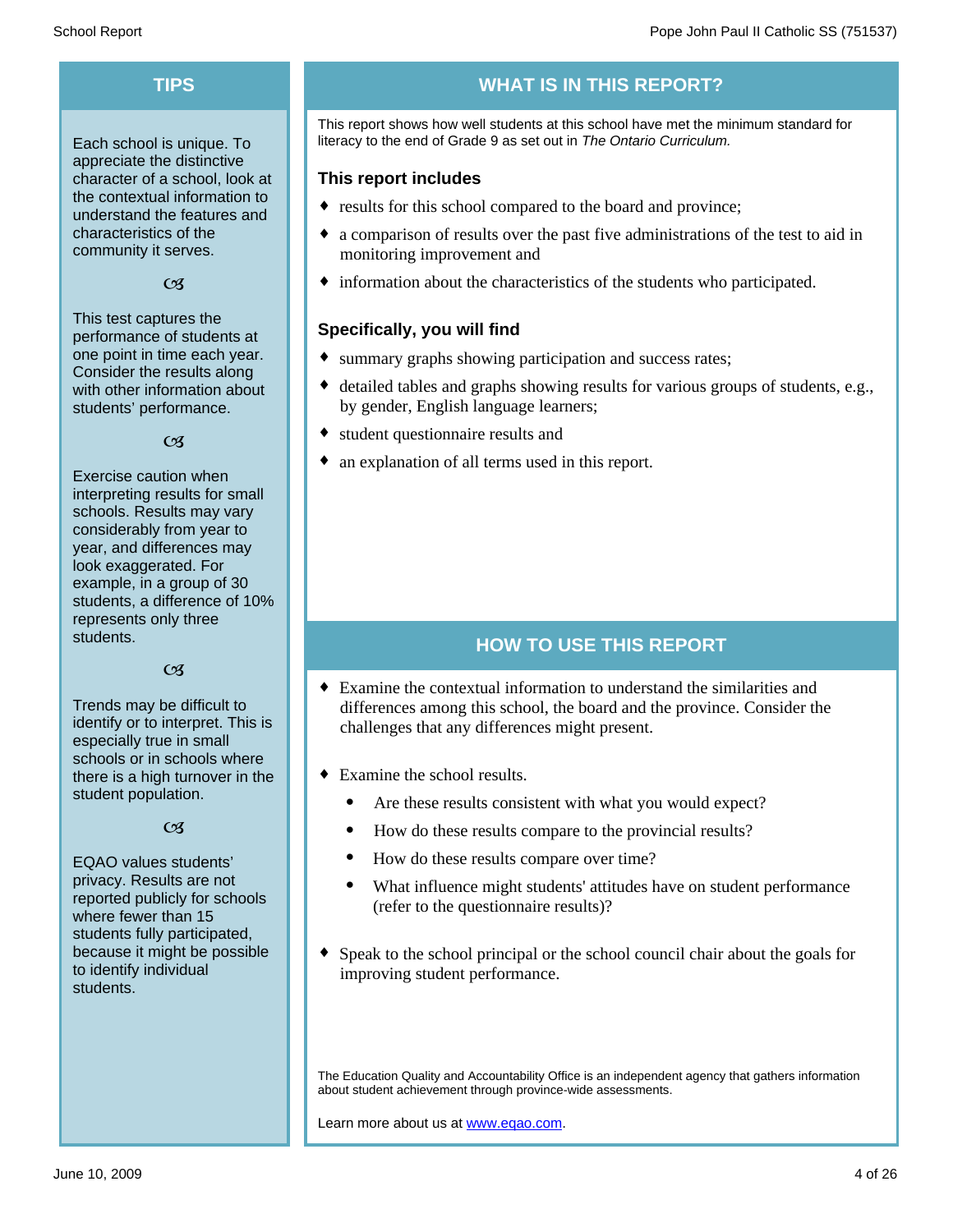### Contextual Information

This information provides a context for interpreting the school's results.

|                                                                                         | <b>School</b>  |                          | <b>Board</b>                                 |      | <b>Province</b> |         |
|-----------------------------------------------------------------------------------------|----------------|--------------------------|----------------------------------------------|------|-----------------|---------|
| <b>Enrolment</b>                                                                        |                |                          |                                              |      |                 |         |
| Number of first-time eligible students                                                  |                | 352                      |                                              | 7071 |                 | 152 830 |
| Number of schools with first-time eligible students                                     |                | n/a                      |                                              | 36   |                 | 798     |
| Number of students who were exempted                                                    |                | $\overline{\mathcal{L}}$ |                                              | 56   |                 | 1679    |
|                                                                                         |                |                          | Number Percent Number Percent Number Percent |      |                 |         |
| <b>Participation in the Test</b>                                                        |                |                          |                                              |      |                 |         |
| Of all first-time eligible students, those who participated fully in the assessment     | 337            | 96%                      | 6 5 9 3                                      | 93%  | 142 394         | 93%     |
| Of all first-time eligible students, those who were absent                              | 1              | $<$ 1%                   | 63                                           | 1%   | 3707            | 2%      |
| Of all first-time eligible students, those who were deferred                            | 14             | 4%                       | 415                                          | 6%   | 6729            | 4%      |
| Gender <sup>†</sup> Based on number of first-time eligible students                     |                |                          |                                              |      |                 |         |
| Female                                                                                  | 180            | 51%                      | 3 5 8 1                                      | 51%  | 74 355          | 49%     |
| Male                                                                                    | 172            | 49%                      | 3 4 9 0                                      | 49%  | 78 459          | 51%     |
| Gender not specified                                                                    | $\theta$       | 0%                       | 0                                            | 0%   | 16              | $<$ 1%  |
| Student Status <sup>†</sup> Based on number of first-time eligible students             |                |                          |                                              |      |                 |         |
| English language learners*                                                              | 11             | 3%                       | 686                                          | 10%  | 6 177           | 4%      |
| English language learners receiving special provisions**                                | $\overline{c}$ | 1%                       | 322                                          | 5%   | 2739            | 2%      |
| Students with special needs (excluding gifted)*                                         | 46             | 13%                      | 1 15 1                                       | 16%  | 24 066          | 16%     |
| Students with special needs receiving accommodations (excluding gifted)**               | 40             | 12%                      | 984                                          | 15%  | 18 680          | 13%     |
| Level of Study for English <sup>†</sup> Based on number of first-time eligible students |                |                          |                                              |      |                 |         |
| Academic                                                                                | 295            | 84%                      | 4792                                         | 68%  | 102 880         | 67%     |
| Applied                                                                                 | 51             | 14%                      | 1758                                         | 25%  | 37845           | 25%     |
| Locally developed                                                                       | $\overline{c}$ | 1%                       | 209                                          | 3%   | 5958            | 4%      |
| <b>ESL/ELD</b>                                                                          | 0              | 0%                       | 251                                          | 4%   | 3733            | 2%      |
| Other                                                                                   | 4              | 1%                       | 61                                           | 1%   | 2 3 3 7         | 2%      |
| Language <sup>+†</sup> Based on Student Questionnaire data                              |                |                          |                                              |      |                 |         |
| Number of Respondents:                                                                  | 335            |                          | 6494                                         |      | 140 462         |         |
| First language learned at home was other than English                                   | 94             | 28%                      | 2 3 3 8                                      | 36%  | 30 851          | 22%     |
| Speak only or mostly English at home                                                    | 229            | 68%                      | 3781                                         | 58%  | 106 970         | 76%     |
| Speak another language (or other languages) as often as English at home                 | 86             | 26%                      | 1932                                         | 30%  | 23 530          | 17%     |
| Speak only or mostly another language (or other languages) at home                      | 17             | 5%                       | 745                                          | 11%  | 9294            | 7%      |

† Contextual data are provided by schools and/or boards through the Student Data Collection process. Some data may be missing because they were not provided by schools or boards.

\* See Explanation of Terms.<br>\*\* Percentages are based on fi-

Percentages are based on fully participating students.

†† Contextual data pertaining to "language" are gathered from the Student Questionnaire completed by students. Some data may be missing because they were not provided by students.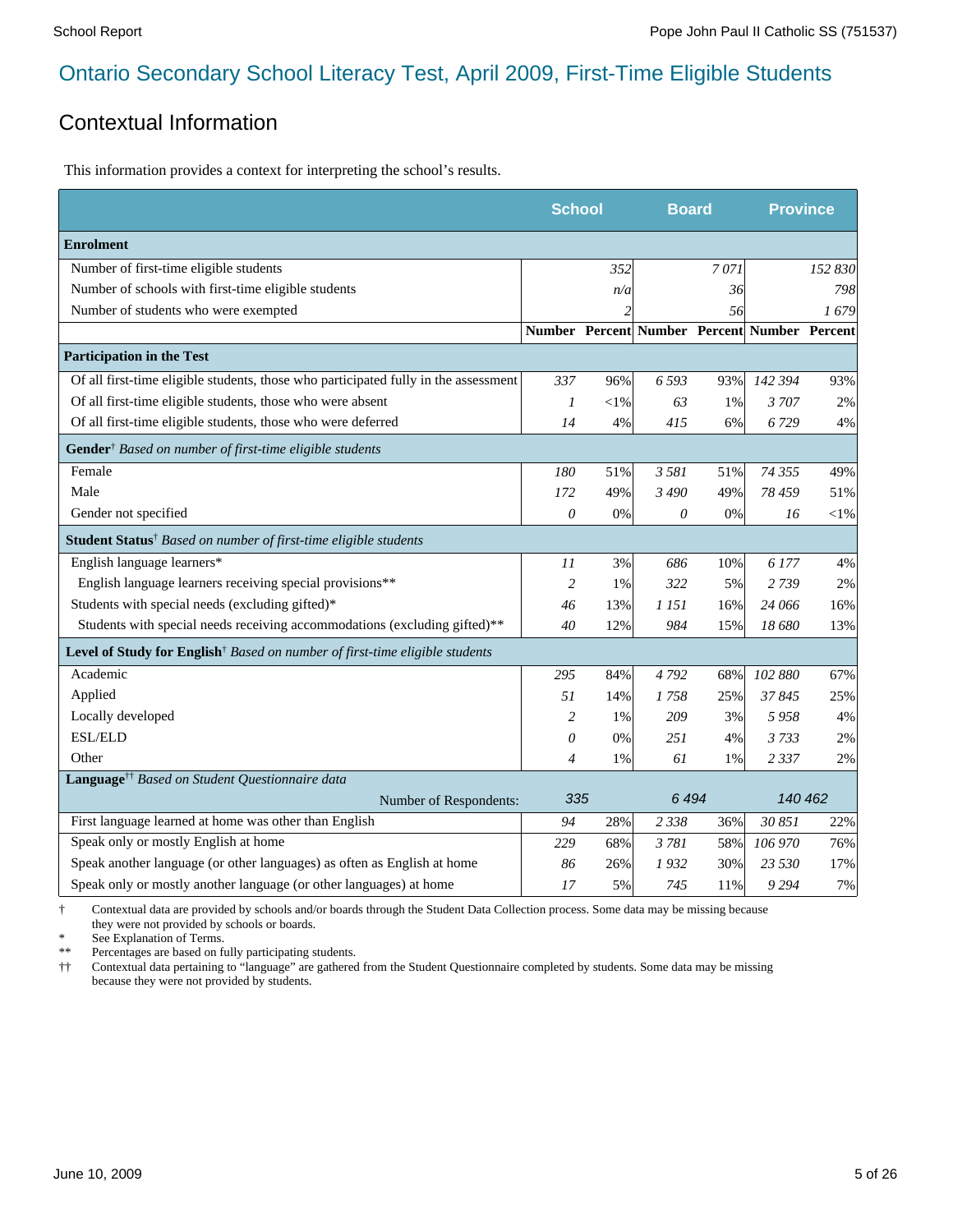#### Results for All Students\*

|                            | <b>First-Time Eligible Students</b> |          |                            |                                 |                            |                            |                                 |  |  |  |
|----------------------------|-------------------------------------|----------|----------------------------|---------------------------------|----------------------------|----------------------------|---------------------------------|--|--|--|
|                            |                                     |          | All                        |                                 | <b>Fully Participating</b> |                            |                                 |  |  |  |
|                            | <b>School</b><br>$# = 352$          |          | <b>Board</b><br>$# = 7071$ | <b>Province</b><br>$# = 152830$ | <b>School</b><br>$# = 337$ | <b>Board</b><br>$# = 6593$ | <b>Province</b><br>$# = 142394$ |  |  |  |
| Successful                 | 288                                 | 82%      | 79%                        | 79%                             | 85%                        | 84%                        | 85%                             |  |  |  |
| Not Successful             | 49                                  | 14%      | 15%                        | 14%                             | 15%                        | 16%                        | 15%                             |  |  |  |
| <b>Fully Participating</b> | 337                                 | 96%      | 93%                        | 93%                             |                            |                            |                                 |  |  |  |
| Absent                     |                                     | ${<}1\%$ | 1%                         | 2%                              |                            |                            |                                 |  |  |  |
| Deferred                   | 14                                  | 4%       | 6%                         | 4%                              |                            |                            |                                 |  |  |  |

### Results for All First-Time Eligible Students



# Results for Fully Participating First-Time Eligible Students

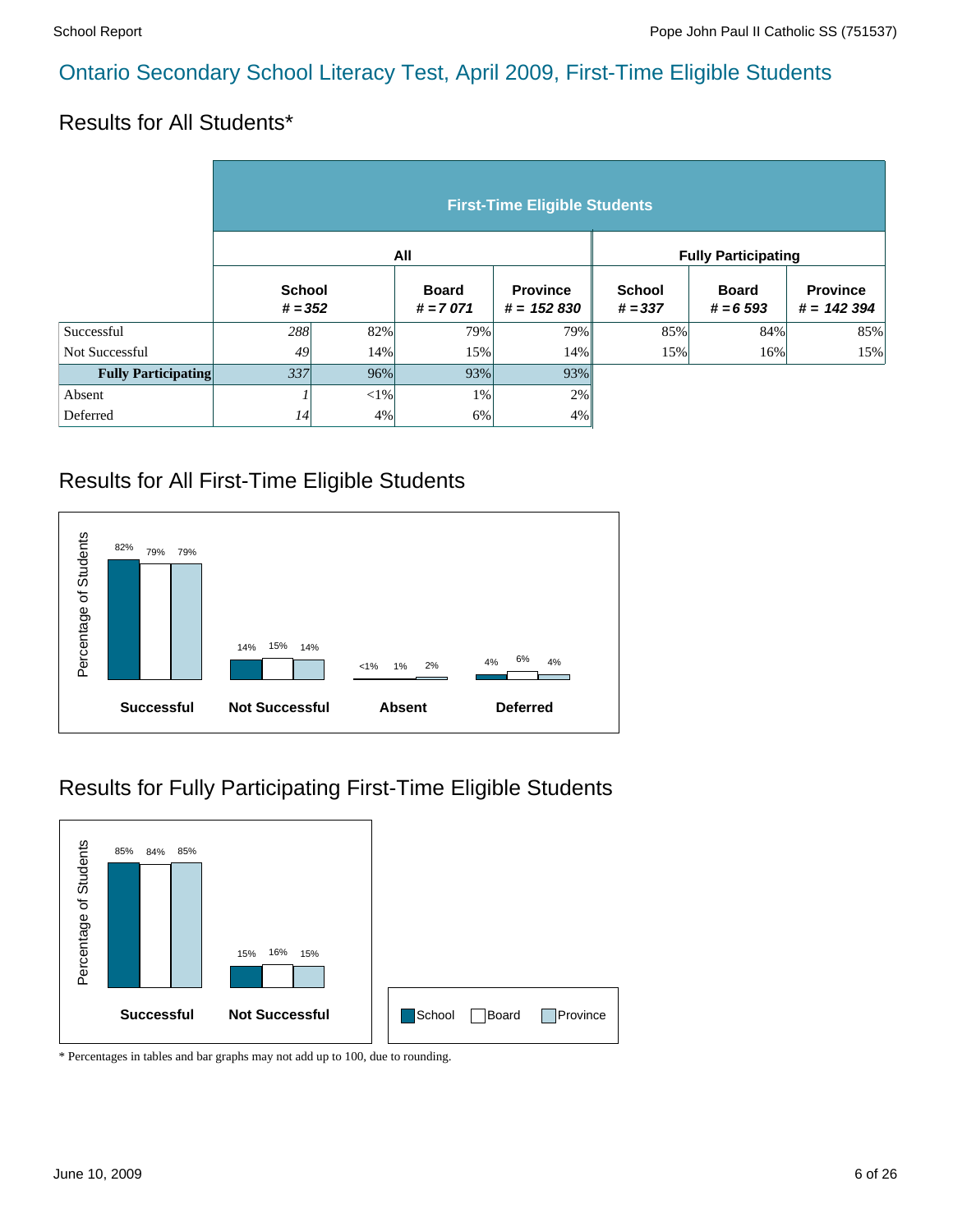# School Results by Gender\*†

|                            | <b>School Results by Gender</b><br><b>First-Time Eligible Students</b> |           |                          |       |                     |                            |  |  |  |  |
|----------------------------|------------------------------------------------------------------------|-----------|--------------------------|-------|---------------------|----------------------------|--|--|--|--|
|                            |                                                                        |           | All                      |       |                     | <b>Fully Participating</b> |  |  |  |  |
|                            | Female                                                                 | $# = 180$ | <b>Male</b><br>$# = 172$ |       | Female<br>$# = 177$ | <b>Male</b><br>$# = 160$   |  |  |  |  |
| Successful                 | 156                                                                    | 87%       | 132 <sup> </sup>         | 77%   | 88%                 | 82%                        |  |  |  |  |
| Not Successful             | 21                                                                     | 12%       | 28                       | 16%   | 12%                 | 18%                        |  |  |  |  |
| <b>Fully Participating</b> | 177<br>98%                                                             |           | <i>160</i>               | 93%   |                     |                            |  |  |  |  |
| Absent                     | 0                                                                      | 0%        |                          | $1\%$ |                     |                            |  |  |  |  |
| Deferred                   | 3                                                                      | 2%        | 11                       | 6%    |                     |                            |  |  |  |  |

# School Results for All First-Time Eligible Students by Gender



# School Results for Fully Participating First-Time Eligible Students by Gender



\* Percentages in tables and bar graphs may not add up to 100, due to rounding.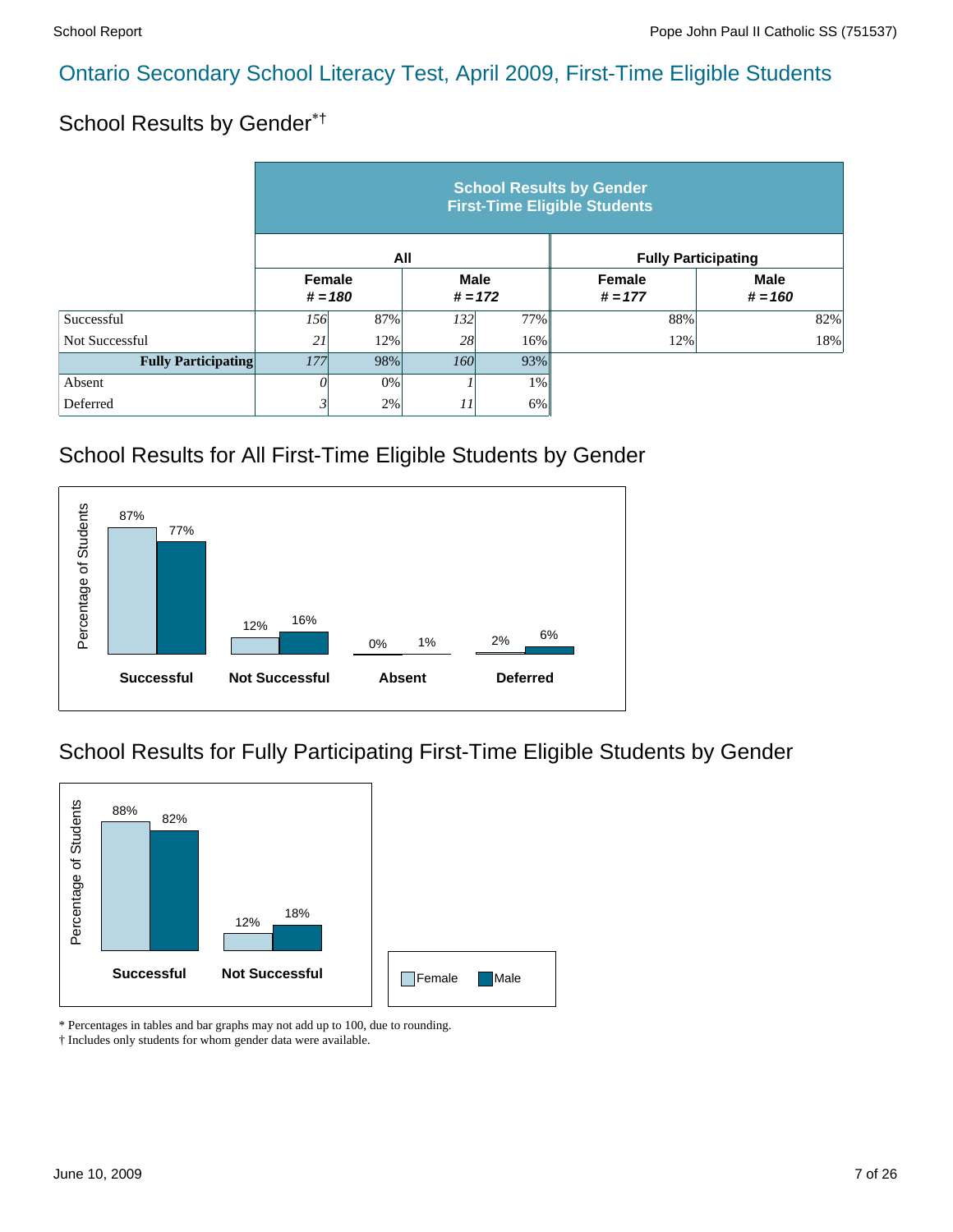# Board Results by Gender\*†

|                            | <b>Board Results by Gender</b><br><b>First-Time Eligible Students</b> |     |                            |       |                            |                           |  |  |  |  |
|----------------------------|-----------------------------------------------------------------------|-----|----------------------------|-------|----------------------------|---------------------------|--|--|--|--|
|                            |                                                                       |     | All                        |       | <b>Fully Participating</b> |                           |  |  |  |  |
|                            | Female<br>$# = 3581$                                                  |     | <b>Male</b><br>$# = 3,490$ |       | Female<br>$# = 3,367$      | <b>Male</b><br>$# = 3226$ |  |  |  |  |
| Successful                 | 2897                                                                  | 81% | 2654                       | 76%   | 86%                        | 82%                       |  |  |  |  |
| Not Successful             | 470                                                                   | 13% | 572                        | 16%   | 14%                        | 18%                       |  |  |  |  |
| <b>Fully Participating</b> | 3 3 6 7                                                               | 94% | 3 2 2 6                    | 92%   |                            |                           |  |  |  |  |
| Absent                     | 34                                                                    | 1%  | 29                         | $1\%$ |                            |                           |  |  |  |  |
| Deferred                   | 180                                                                   | 5%  | 235                        | 7%    |                            |                           |  |  |  |  |

# Board Results for All First-Time Eligible Students by Gender



# Board Results for Fully Participating First-Time Eligible Students by Gender



\* Percentages in tables and bar graphs may not add up to 100, due to rounding.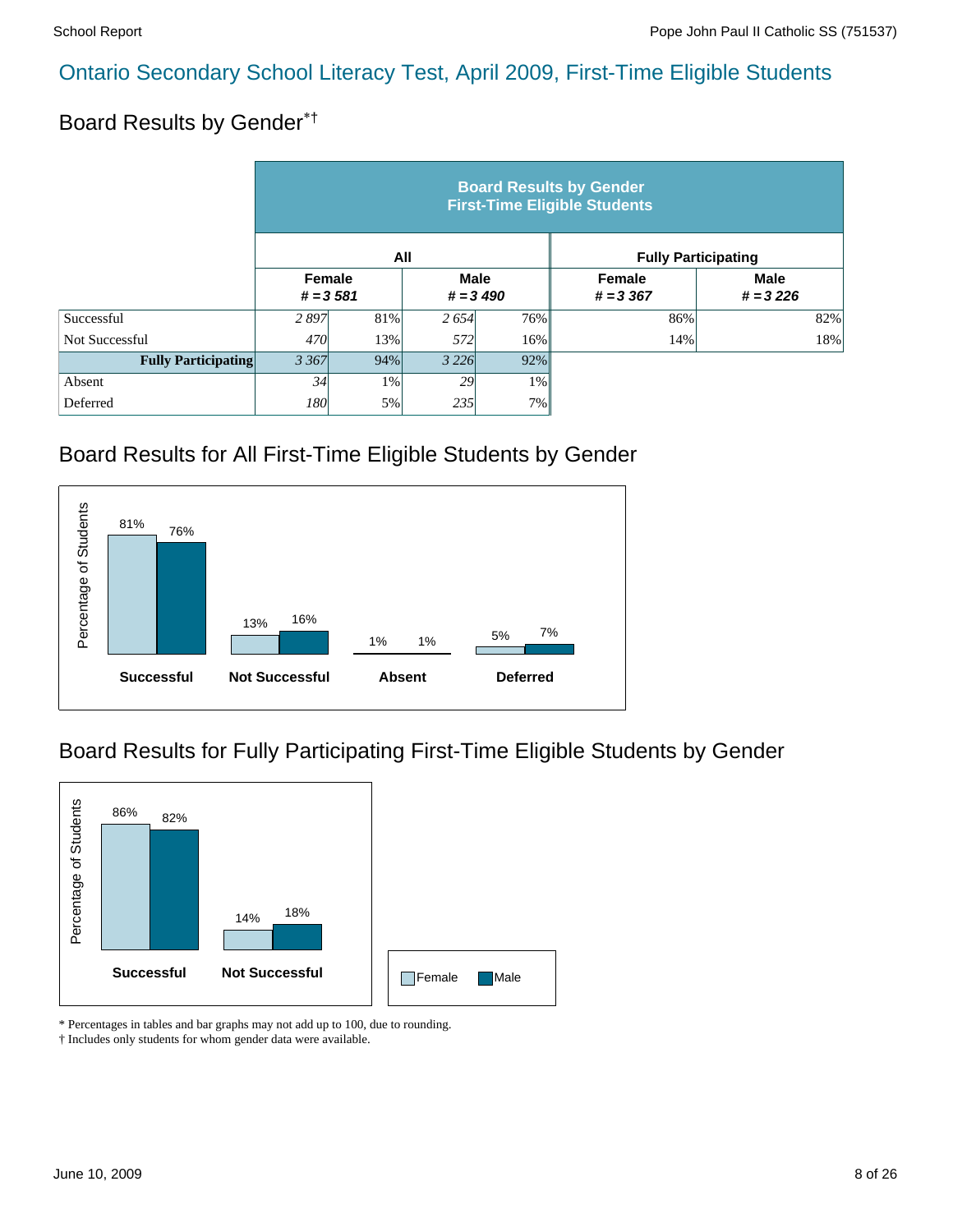# Provincial Results by Gender\*†

|                            | <b>Provincial Results by Gender</b><br><b>First-Time Eligible Students</b> |     |                            |     |                              |                            |  |  |  |  |
|----------------------------|----------------------------------------------------------------------------|-----|----------------------------|-----|------------------------------|----------------------------|--|--|--|--|
|                            |                                                                            | All |                            |     | <b>Fully Participating</b>   |                            |  |  |  |  |
|                            | Female<br>$# = 74355$                                                      |     | <b>Male</b><br>$# = 78459$ |     | <b>Female</b><br>$# = 69954$ | <b>Male</b><br>$# = 72432$ |  |  |  |  |
| Successful                 | 61 348                                                                     | 83% | 59423                      | 76% | 88%                          | 82%                        |  |  |  |  |
| Not Successful             | 8 606                                                                      | 12% | 13 009                     | 17% | 12%                          | 18%                        |  |  |  |  |
| <b>Fully Participating</b> | 94%<br>69 954                                                              |     | 72 432                     | 92% |                              |                            |  |  |  |  |
| Absent                     | 1785                                                                       | 2%  | 1914                       | 2%  |                              |                            |  |  |  |  |
| Deferred                   | 2616                                                                       | 4%  | 4113                       | 5%  |                              |                            |  |  |  |  |

# Provincial Results for All First-Time Eligible Students by Gender



# Provincial Results for Fully Participating First-Time Eligible Students by Gender



\* Percentages in tables and bar graphs may not add up to 100, due to rounding.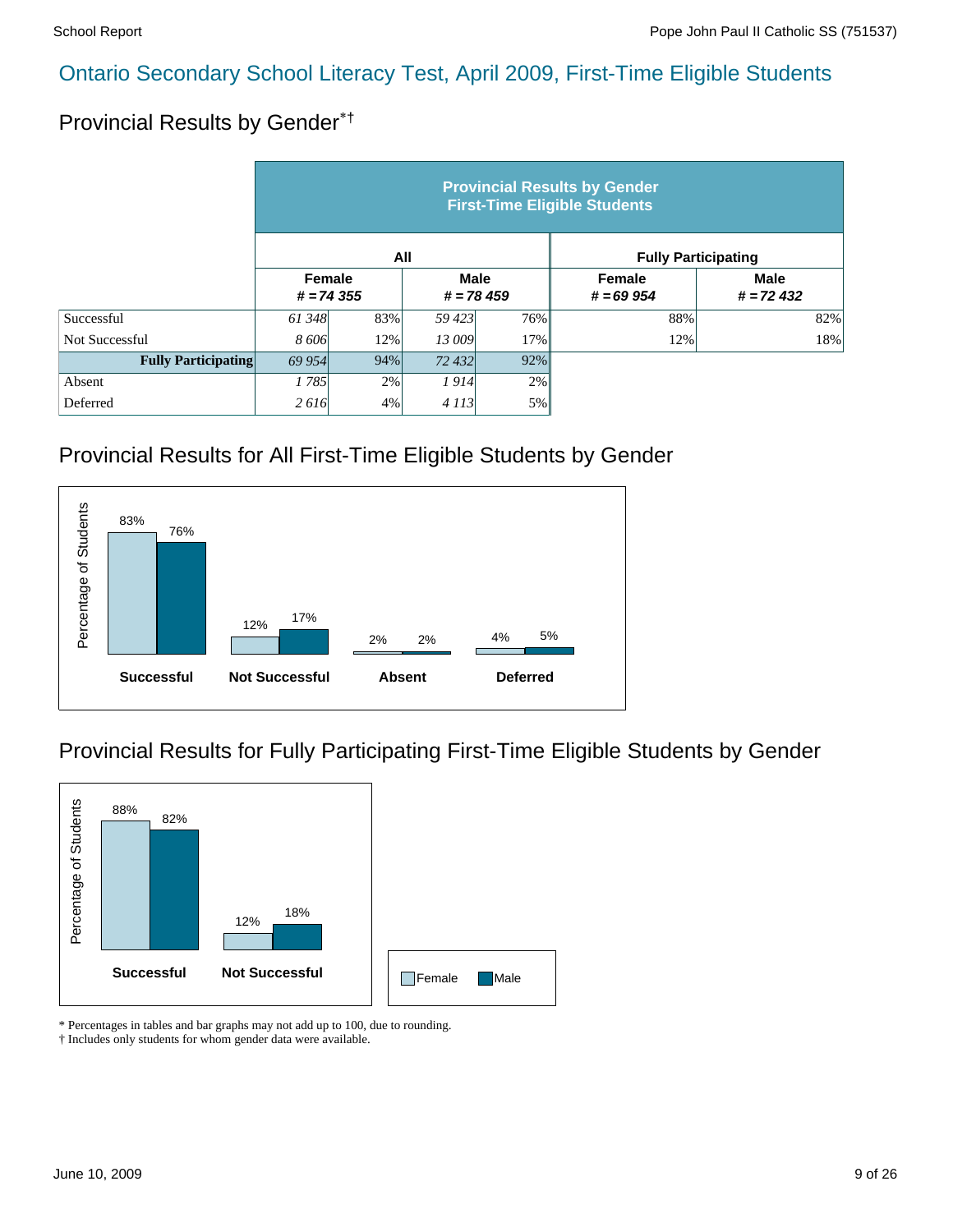# Results for English Language Learners\*

|                            | <b>Results for English Language Learners</b><br><b>First-Time Eligible Students</b> |     |                           |                                |                            |                           |                               |  |  |  |
|----------------------------|-------------------------------------------------------------------------------------|-----|---------------------------|--------------------------------|----------------------------|---------------------------|-------------------------------|--|--|--|
|                            |                                                                                     |     | All                       |                                | <b>Fully Participating</b> |                           |                               |  |  |  |
|                            | <b>School</b><br>$# = N/R$                                                          |     | <b>Board</b><br>$# = 686$ | <b>Province</b><br>$# = 6 177$ | <b>School</b><br>$# = N/R$ | <b>Board</b><br>$# = 494$ | <b>Province</b><br>$# = 4059$ |  |  |  |
| Successful                 | N/R                                                                                 | N/R | 54%                       | 43%                            | N/R                        | 74%                       | 66%                           |  |  |  |
| Not Successful             | N/R                                                                                 | N/R | 18%                       | 22%                            | N/R                        | 26%                       | 34%                           |  |  |  |
| <b>Fully Participating</b> | N/R                                                                                 | N/R | 72%                       | 66%                            |                            |                           |                               |  |  |  |
| Absent                     | N/R                                                                                 | N/R | 2%                        | 2%                             |                            |                           |                               |  |  |  |
| Deferred                   | N/R                                                                                 | N/R | 26%                       | 32%                            |                            |                           |                               |  |  |  |

### Results for All First-Time Eligible English Language Learners



### Results for Fully Participating First-Time Eligible English Language Learners

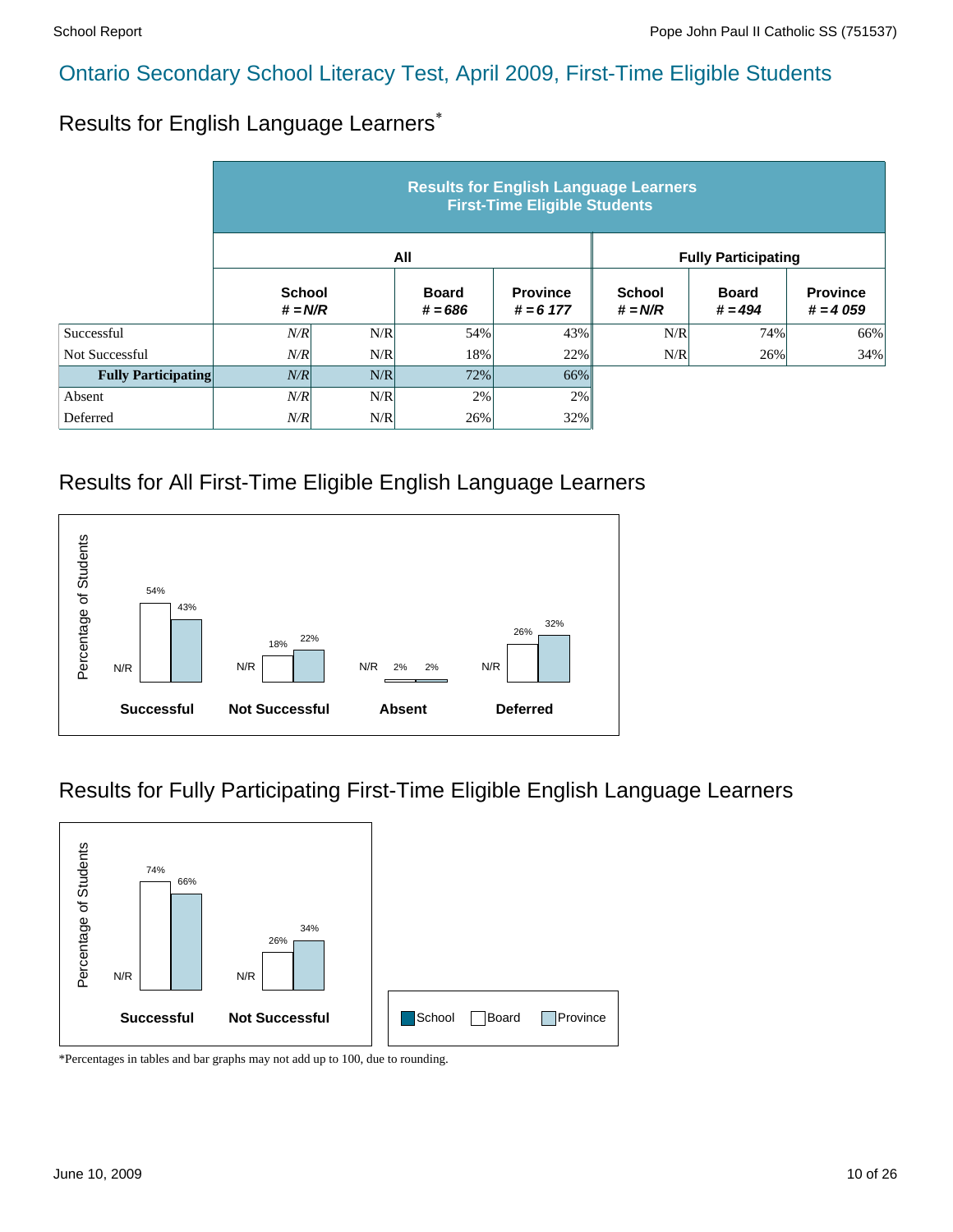Results for Students with Special Needs (excluding gifted)\*

|                            | <b>Results for Students with Special Needs</b><br>(excluding gifted)<br><b>First-Time Eligible Students</b> |     |                            |                                |                            |                           |                                |  |  |  |
|----------------------------|-------------------------------------------------------------------------------------------------------------|-----|----------------------------|--------------------------------|----------------------------|---------------------------|--------------------------------|--|--|--|
|                            |                                                                                                             |     | All                        |                                | <b>Fully Participating</b> |                           |                                |  |  |  |
|                            | <b>School</b><br>$# = 46$                                                                                   |     | <b>Board</b><br>$# = 1151$ | <b>Province</b><br>$# = 24066$ | <b>School</b><br>$# = 40$  | <b>Board</b><br>$# = 998$ | <b>Province</b><br>$# = 20716$ |  |  |  |
| Successful                 | 16                                                                                                          | 35% | 49%                        | 47%                            | 40%                        | 57%                       | 55%                            |  |  |  |
| Not Successful             | 24                                                                                                          | 52% | 38%                        | 39%                            | 60%                        | 43%                       | 45%                            |  |  |  |
| <b>Fully Participating</b> | 40                                                                                                          | 87% | 87%                        | 86%                            |                            |                           |                                |  |  |  |
| Absent                     | 0                                                                                                           | 0%  | 1%                         | 4%                             |                            |                           |                                |  |  |  |
| Deferred                   | 61                                                                                                          | 13% | 13%                        | 10%                            |                            |                           |                                |  |  |  |

### Results for All First-Time Eligible Students with Special Needs (excluding gifted)



Results for Fully Participating First-Time Eligible Students with Special Needs (excluding gifted)

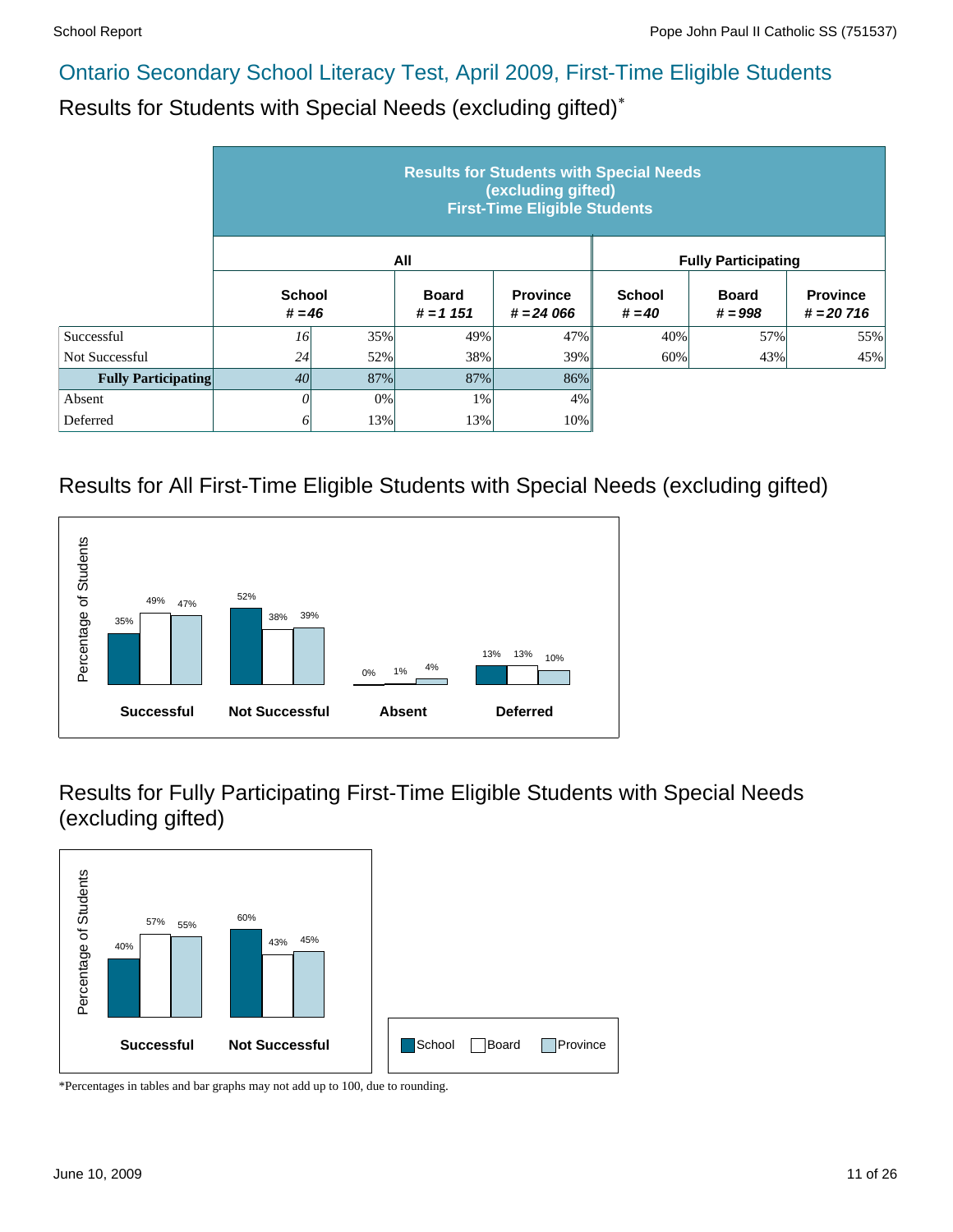School Results for Students with Special Needs Receiving Accommodations (excluding gifted)\*

|                            | <b>School Results for Students with Special Needs Receiving Accommodations</b><br>(excluding gifted)<br><b>First-Time Eligible Students</b> |     |                     |          |                              |                                 |  |  |  |  |
|----------------------------|---------------------------------------------------------------------------------------------------------------------------------------------|-----|---------------------|----------|------------------------------|---------------------------------|--|--|--|--|
|                            |                                                                                                                                             |     | All                 |          | <b>Fully Participating</b>   |                                 |  |  |  |  |
|                            | <b>IEP Only</b><br>$# = N/R$                                                                                                                |     | <b>IEP and IPRC</b> | $# = 27$ | <b>IEP Only</b><br>$# = N/R$ | <b>IEP and IPRC</b><br>$# = 27$ |  |  |  |  |
| Successful                 | N/R                                                                                                                                         | N/R |                     | 26%      | N/R                          | 26%                             |  |  |  |  |
| Not Successful             | N/R                                                                                                                                         | N/R | 20                  | 74%      | N/R                          | 74%                             |  |  |  |  |
| <b>Fully Participating</b> | N/R                                                                                                                                         | N/R | 27                  | 100%     |                              |                                 |  |  |  |  |
| Absent                     | N/R                                                                                                                                         | N/R | 0                   | $0\%$    |                              |                                 |  |  |  |  |
| Deferred                   | N/R                                                                                                                                         | N/R | 0                   | $0\%$    |                              |                                 |  |  |  |  |

#### School Results for All First-Time Eligible Students with Special Needs Receiving Accommodations (excluding gifted)



School Results for Fully Participating First-Time Eligible Students with Special Needs Receiving Accommodations (excluding gifted)

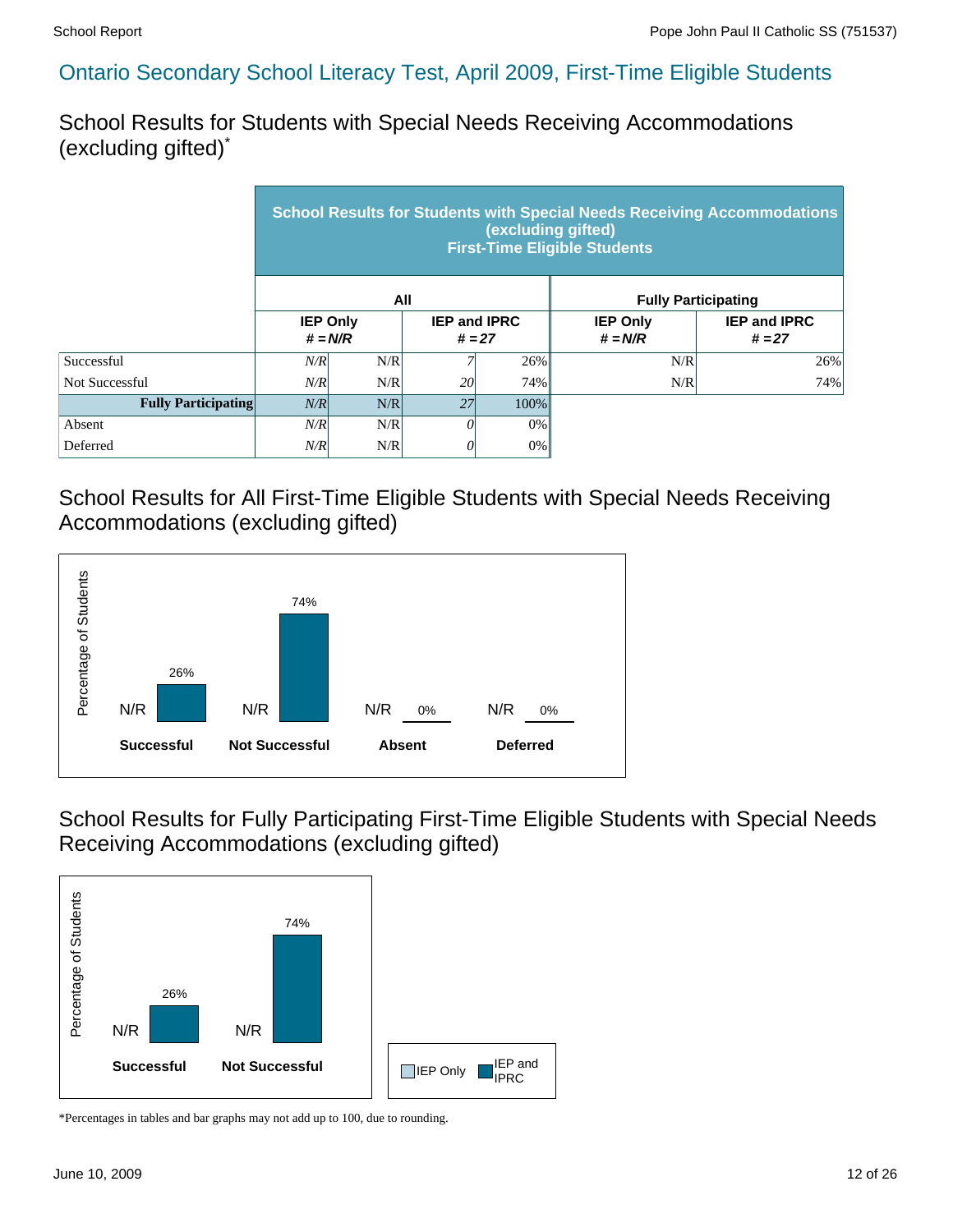Board Results for Students with Special Needs Receiving Accommodations (excluding gifted)\*

|                            | <b>Board Results for Students with Special Needs Receiving Accommodations</b><br>(excluding gifted)<br><b>First-Time Eligible Students</b> |     |     |                                  |                              |                                  |  |  |  |
|----------------------------|--------------------------------------------------------------------------------------------------------------------------------------------|-----|-----|----------------------------------|------------------------------|----------------------------------|--|--|--|
|                            |                                                                                                                                            |     | All |                                  |                              | <b>Fully Participating</b>       |  |  |  |
|                            | <b>IEP Only</b><br>$# = 123$                                                                                                               |     |     | <b>IEP and IPRC</b><br>$# = 869$ | <b>IEP Only</b><br>$# = 121$ | <b>IEP and IPRC</b><br>$# = 863$ |  |  |  |
| Successful                 | 74                                                                                                                                         | 60% | 483 | 56%                              | 61%                          | 56%                              |  |  |  |
| Not Successful             | 47                                                                                                                                         | 38% | 380 | 44%                              | 39%                          | 44%                              |  |  |  |
| <b>Fully Participating</b> | 121                                                                                                                                        | 98% | 863 | 99%                              |                              |                                  |  |  |  |
| Absent                     |                                                                                                                                            | 2%  | Ô   | 1%                               |                              |                                  |  |  |  |
| Deferred                   | 0%<br>0%<br>0                                                                                                                              |     |     |                                  |                              |                                  |  |  |  |

Board Results for All First-Time Eligible Students with Special Needs Receiving Accommodations (excluding gifted)



Board Results for Fully Participating First-Time Eligible Students with Special Needs Receiving Accommodations (excluding gifted)

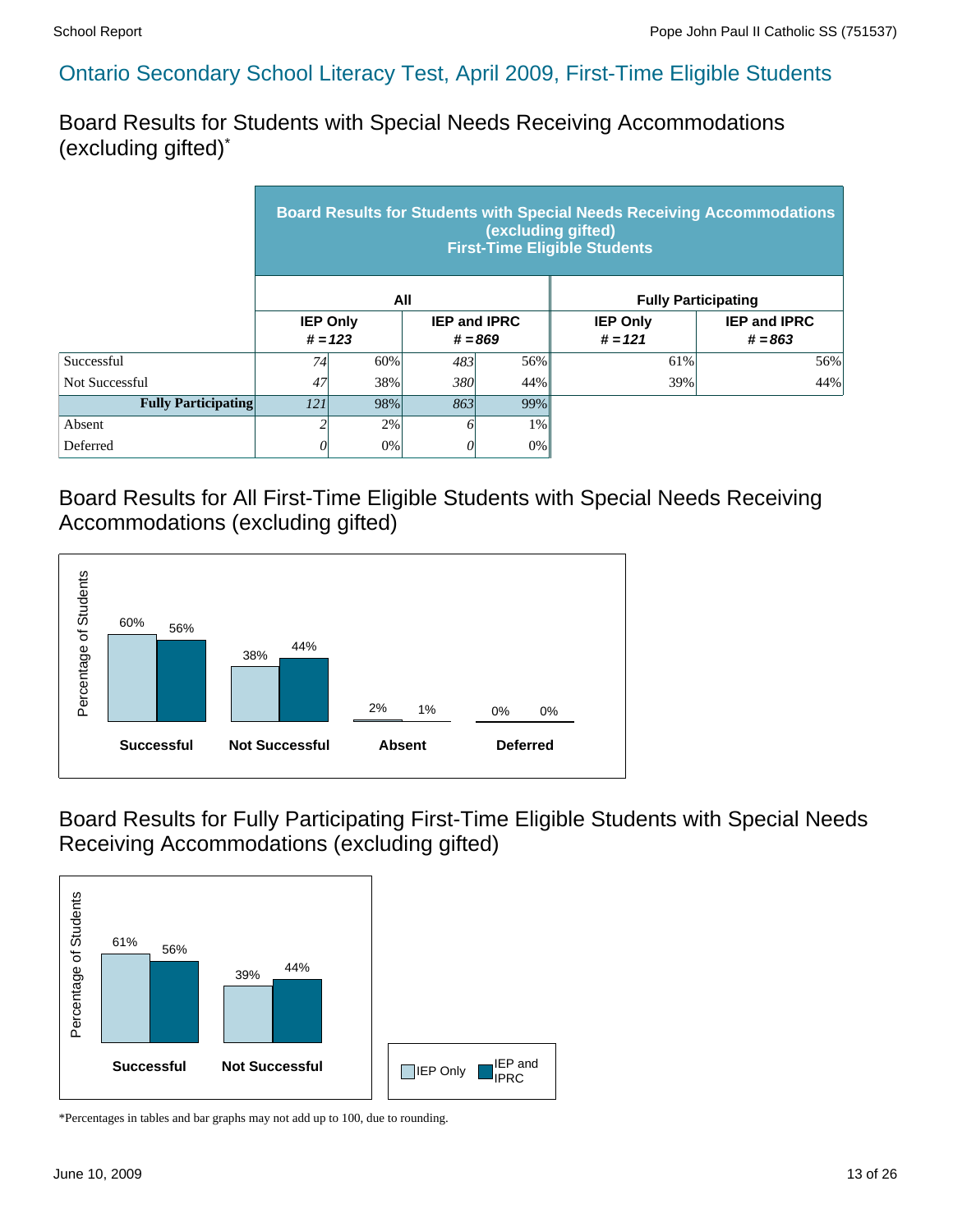Provincial Results for Students with Special Needs Receiving Accommodations (excluding gifted)\*

|                            | <b>Provincial Results for Students with Special Needs Receiving</b><br><b>Accommodations (excluding gifted)</b><br><b>First-Time Eligible Students</b> |     |                                     |     |                               |                                    |  |  |  |  |
|----------------------------|--------------------------------------------------------------------------------------------------------------------------------------------------------|-----|-------------------------------------|-----|-------------------------------|------------------------------------|--|--|--|--|
|                            |                                                                                                                                                        |     | All                                 |     | <b>Fully Participating</b>    |                                    |  |  |  |  |
|                            | <b>IEP Only</b><br>$# = 5893$                                                                                                                          |     | <b>IEP and IPRC</b><br>$# = 13,440$ |     | <b>IEP Only</b><br>$# = 5652$ | <b>IEP and IPRC</b><br>$# = 13028$ |  |  |  |  |
| Successful                 | 3 160                                                                                                                                                  | 54% | 6897                                | 51% | 56%                           | 53%                                |  |  |  |  |
| Not Successful             | 2492                                                                                                                                                   | 42% | 6 131<br>46%                        |     | 44%                           | 47%                                |  |  |  |  |
| <b>Fully Participating</b> | 5 6 5 2                                                                                                                                                | 96% | 13 028                              | 97% |                               |                                    |  |  |  |  |
| Absent                     | 241                                                                                                                                                    | 4%  | 412                                 | 3%  |                               |                                    |  |  |  |  |
| Deferred                   | 0                                                                                                                                                      | 0%  | U                                   | 0%  |                               |                                    |  |  |  |  |

Provincial Results for All First-Time Eligible Students with Special Needs Receiving Accommodations (excluding gifted)



Provincial Results for Fully Participating First-Time Eligible Students with Special Needs Receiving Accommodations (excluding gifted)

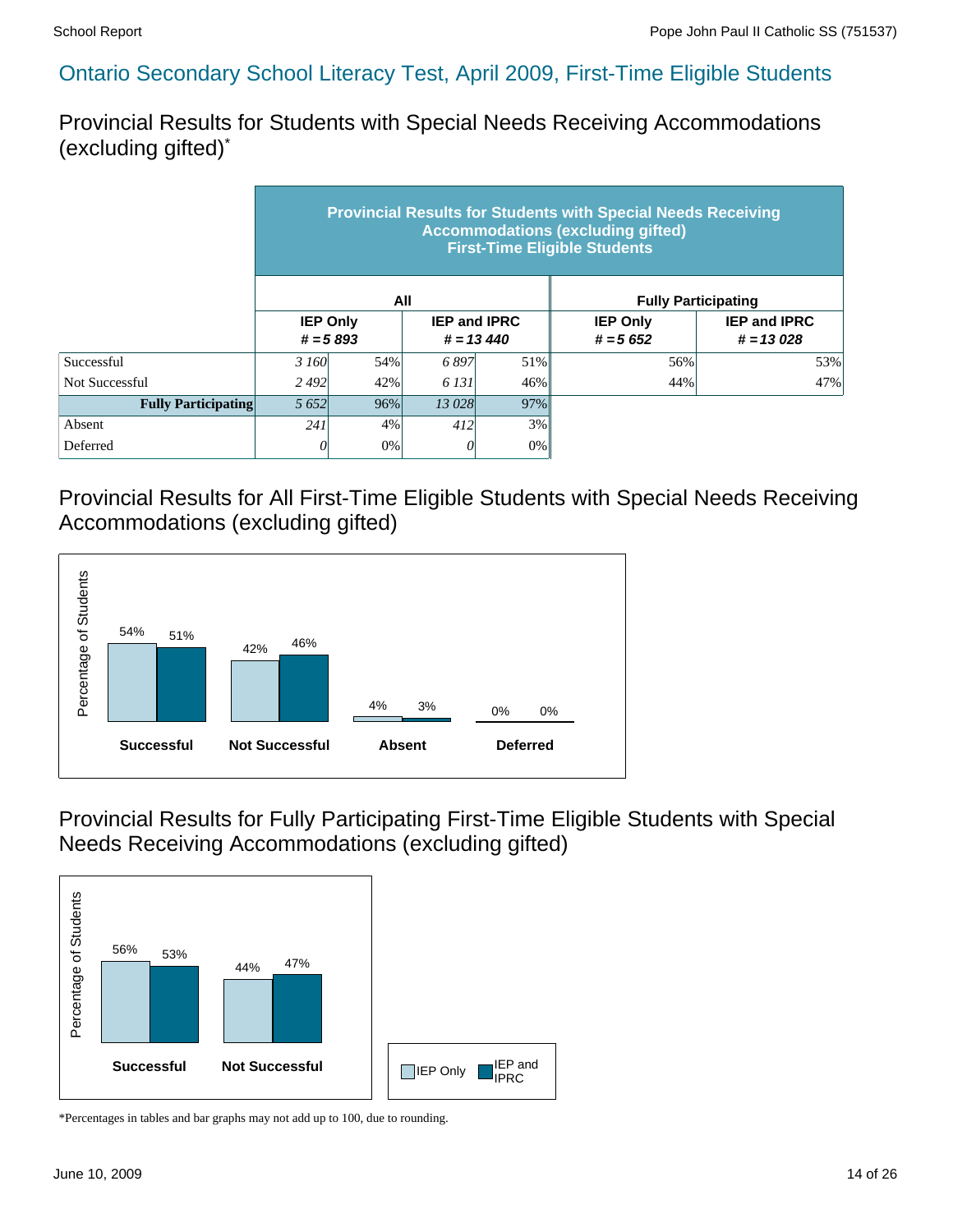Results for Students Taking Academic English Course\*

|                            | <b>Results for Students Taking</b><br><b>Academic English Course</b><br><b>First-Time Eligible Students</b> |        |                            |                                 |                            |                            |                                 |  |  |  |  |
|----------------------------|-------------------------------------------------------------------------------------------------------------|--------|----------------------------|---------------------------------|----------------------------|----------------------------|---------------------------------|--|--|--|--|
|                            |                                                                                                             |        | All                        |                                 |                            | <b>Fully Participating</b> |                                 |  |  |  |  |
|                            | <b>School</b><br>$# = 295$                                                                                  |        | <b>Board</b><br>$# = 4792$ | <b>Province</b><br>$# = 102880$ | <b>School</b><br>$# = 286$ | <b>Board</b><br>$# = 4723$ | <b>Province</b><br>$# = 100997$ |  |  |  |  |
| Successful                 | 264                                                                                                         | 89%    | 94%                        | 94%                             | 92%                        | 95%                        | 96%                             |  |  |  |  |
| Not Successful             | 22                                                                                                          | 7%     | 5%                         | 4%                              | 8%                         | 5%                         | 4%                              |  |  |  |  |
| <b>Fully Participating</b> | 286                                                                                                         | 97%    | 99%                        | 98%                             |                            |                            |                                 |  |  |  |  |
| Absent                     |                                                                                                             | $<$ 1% | 1%                         | $1\%$                           |                            |                            |                                 |  |  |  |  |
| Deferred                   | 8                                                                                                           | 3%     | 1%                         | $1\%$                           |                            |                            |                                 |  |  |  |  |

#### Results for All First-Time Eligible Students Taking Academic English Course



Results for Fully Participating First-Time Eligible Students Taking Academic English Course

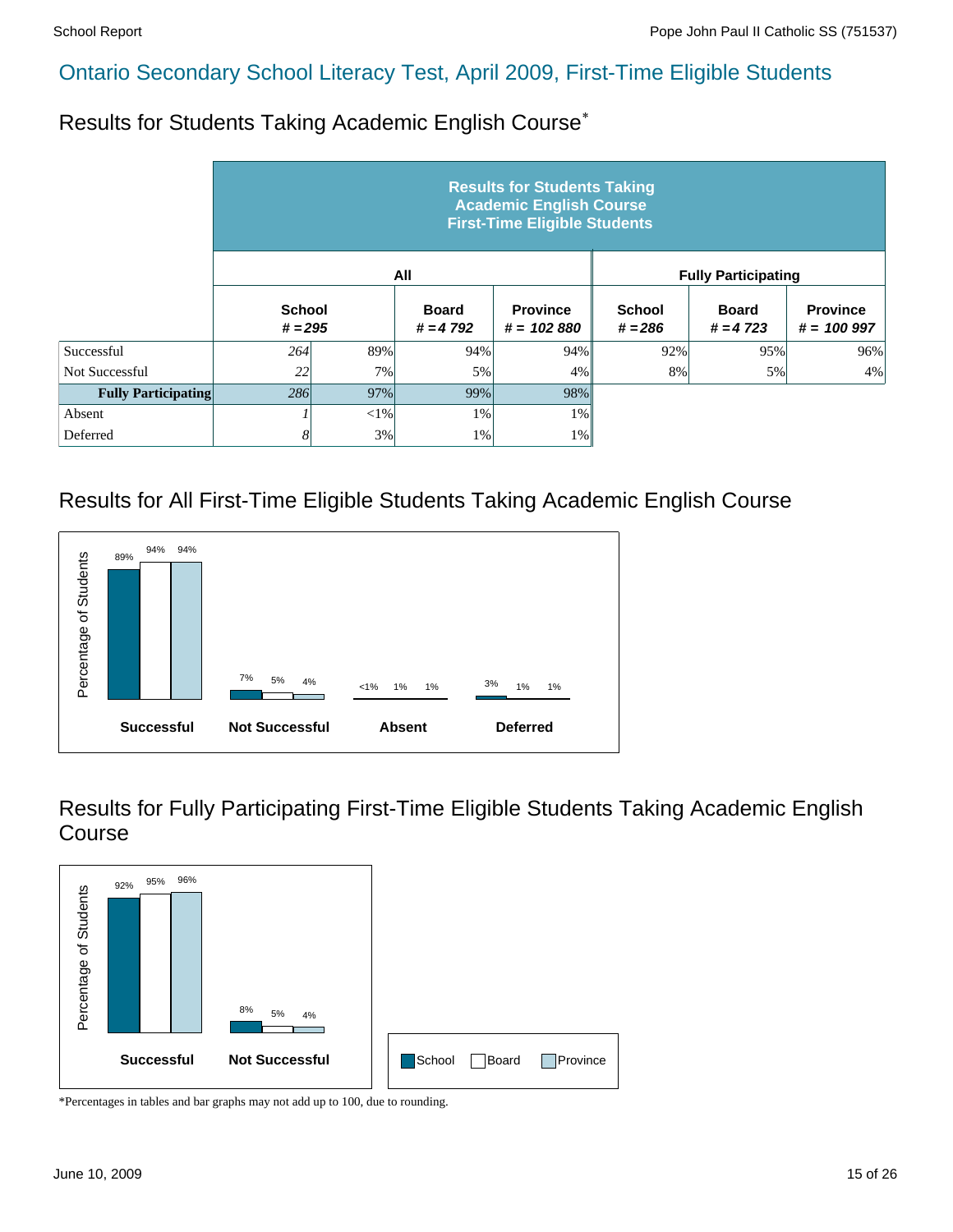Results for Students Taking Applied English Course\*

|                            | <b>Results for Students Taking</b><br><b>Applied English Course</b><br><b>First-Time Eligible Students</b> |     |                            |                                |                           |                            |                                |  |  |  |  |
|----------------------------|------------------------------------------------------------------------------------------------------------|-----|----------------------------|--------------------------------|---------------------------|----------------------------|--------------------------------|--|--|--|--|
|                            |                                                                                                            |     | All                        |                                |                           | <b>Fully Participating</b> |                                |  |  |  |  |
|                            | <b>School</b><br>$# = 51$                                                                                  |     | <b>Board</b><br>$# = 1758$ | <b>Province</b><br>$# = 37845$ | <b>School</b><br>$# = 46$ | <b>Board</b><br>$# = 1598$ | <b>Province</b><br>$# = 34401$ |  |  |  |  |
| Successful                 | 22                                                                                                         | 43% | 54%                        | 56%                            | 48%                       | 59%                        | 62%                            |  |  |  |  |
| Not Successful             | 24                                                                                                         | 47% | 37%                        | 35%                            | 52%                       | 41%                        | 38%                            |  |  |  |  |
| <b>Fully Participating</b> | 46                                                                                                         | 90% | 91%                        | 91%                            |                           |                            |                                |  |  |  |  |
| Absent                     | 0                                                                                                          | 0%  | 2%                         | 4%                             |                           |                            |                                |  |  |  |  |
| Deferred                   | 5                                                                                                          | 10% | 7%                         | 5%                             |                           |                            |                                |  |  |  |  |

#### Results for All First-Time Eligible Students Taking Applied English Course



Results for Fully Participating First-Time Eligible Students Taking Applied English Course

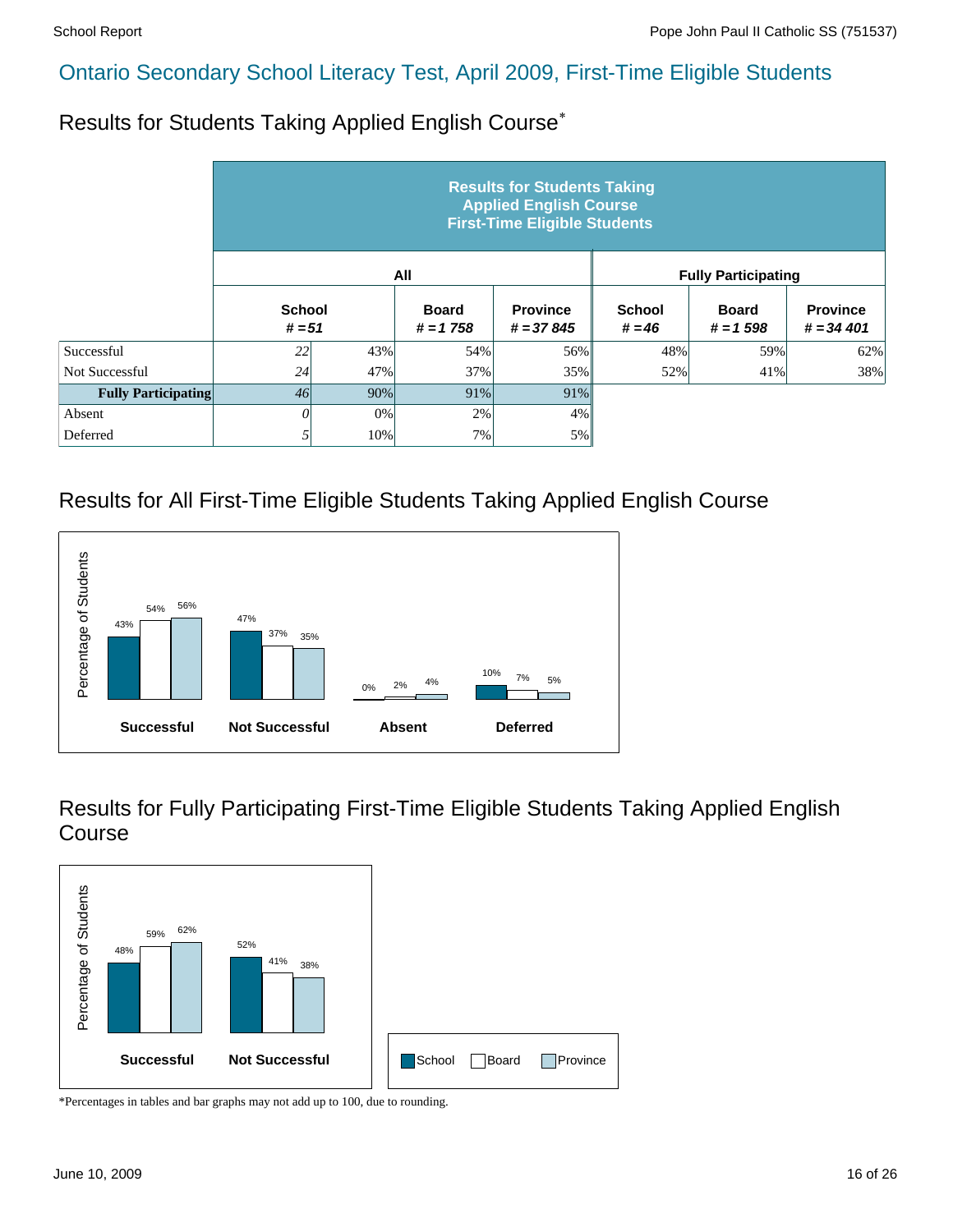Results for Students Taking Locally Developed English Course\*

|                            |                            |     |                           | <b>Results for Students Taking</b><br><b>Locally Developed English Course</b><br><b>First-Time Eligible Students</b> |                            |                            |                               |
|----------------------------|----------------------------|-----|---------------------------|----------------------------------------------------------------------------------------------------------------------|----------------------------|----------------------------|-------------------------------|
|                            |                            |     | All                       |                                                                                                                      |                            | <b>Fully Participating</b> |                               |
|                            | <b>School</b><br>$# = N/R$ |     | <b>Board</b><br>$# = 209$ | <b>Province</b><br>$# = 5958$                                                                                        | <b>School</b><br>$# = N/R$ | <b>Board</b><br>$# = 131$  | <b>Province</b><br>$# = 3815$ |
| Successful                 | N/R                        | N/R | 13%                       | 13%                                                                                                                  | N/R                        | 21%                        | 21%                           |
| <b>Not Successful</b>      | N/R                        | N/R | 49%                       | 51%                                                                                                                  | N/R                        | 79%                        | 79%                           |
| <b>Fully Participating</b> | N/R                        | N/R | 63%                       | 64%                                                                                                                  |                            |                            |                               |
| Absent                     | N/R                        | N/R | $<$ 1%                    | 6%                                                                                                                   |                            |                            |                               |
| Deferred                   | N/R                        | N/R | 37%                       | 30%                                                                                                                  |                            |                            |                               |

#### Results for All First-Time Eligible Students Taking Locally Developed English Course



Results for Fully Participating First-Time Eligible Students Taking Locally Developed English Course

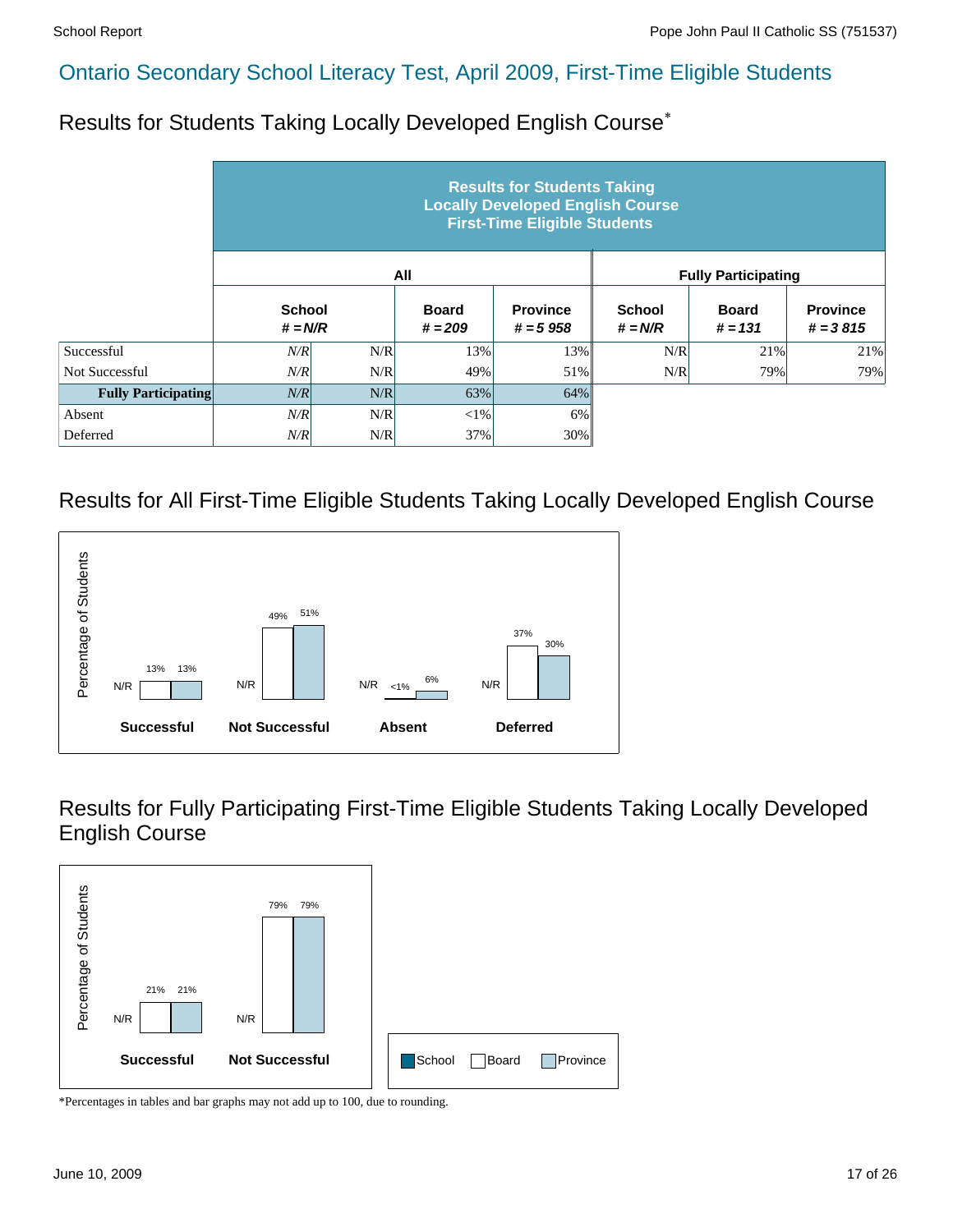Results for Students Taking ESL/ELD Course\*

|                            |                            |     |                           | <b>Results for Students Taking</b><br><b>ESL/ELD Course</b><br><b>First-Time Eligible Students</b> |                            |                            |                               |
|----------------------------|----------------------------|-----|---------------------------|----------------------------------------------------------------------------------------------------|----------------------------|----------------------------|-------------------------------|
|                            |                            |     | All                       |                                                                                                    |                            | <b>Fully Participating</b> |                               |
|                            | <b>School</b><br>$# = N/D$ |     | <b>Board</b><br>$# = 251$ | <b>Province</b><br>$# = 3733$                                                                      | <b>School</b><br>$# = N/D$ | <b>Board</b><br>$# = 100$  | <b>Province</b><br>$# = 1745$ |
| Successful                 | N/D                        | N/D | 20%                       | 25%                                                                                                | N/D                        | 51%                        | 53%                           |
| <b>Not Successful</b>      | N/D                        | N/D | 20%                       | 22%                                                                                                | N/D                        | 49%                        | 47%                           |
| <b>Fully Participating</b> | N/D                        | N/D | 40%                       | 47%                                                                                                |                            |                            |                               |
| Absent                     | N/D                        | N/D | 2%                        | 2%                                                                                                 |                            |                            |                               |
| Deferred                   | N/D                        | N/D | 58%                       | 51%                                                                                                |                            |                            |                               |

### Results for All First-Time Eligible Students Taking ESL/ELD Course



### Results for Fully Participating First-Time Eligible Students Taking ESL/ELD Course

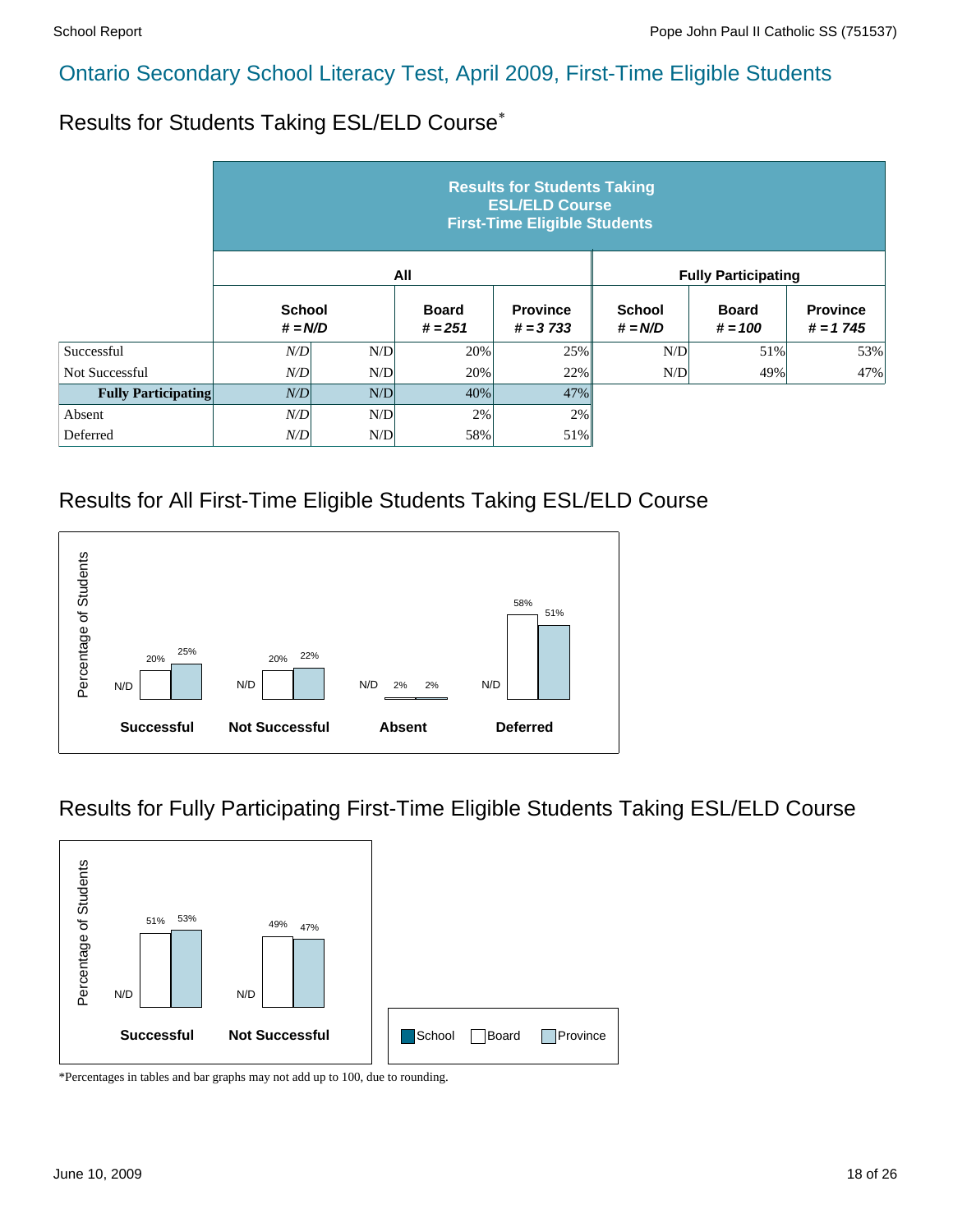#### Contextual Information over Time

This information provides a context for interpreting the school's results over the past five administrations.

|                                                                                                            | Oct. 2004 | Mar. 2006 | <b>Mar. 2007</b> | <b>Mar. 2008</b> | Apr. 2009 |
|------------------------------------------------------------------------------------------------------------|-----------|-----------|------------------|------------------|-----------|
| <b>Enrolment</b>                                                                                           |           |           |                  |                  |           |
| Number of first-time eligible students                                                                     | 298       | 334       | 315              | 298              | 352       |
| Number of students who were exempted                                                                       | 0         | 2         | 3                | 1                | 2         |
| <b>Participation in the Test</b>                                                                           |           |           |                  |                  |           |
| Of all first-time eligible students, those who participated fully in the<br>assessment                     | 97%       | 99%       | 96%              | 98%              | 96%       |
| Of all first-time eligible students, those who were absent                                                 | 2%        | 1%        | 2%               | 0%               | $<$ 1%    |
| Of all first-time eligible students, those who were deferred                                               | 1%        | 0%        | 2%               | 2%               | 4%        |
| Gender <sup>†</sup> Based on number of first-time eligible students                                        |           |           |                  |                  |           |
| Female                                                                                                     | 47%       | 51%       | 45%              | 45%              | 51%       |
| Male                                                                                                       | 52%       | 49%       | 55%              | 55%              | 49%       |
| Gender not specified                                                                                       | 2%        | 0%        | 0%               | 0%               | 0%        |
| Student Status <sup>†</sup> Based on number of first-time eligible students                                |           |           |                  |                  |           |
| English language learners*                                                                                 | 3%        | 0%        | 0%               | 0%               | 3%        |
| English language learners receiving special provisions**                                                   | 2%        | 0%        | 0%               | 0%               | 1%        |
| Students with special needs (excluding gifted)*                                                            | 8%        | 20%       | 18%              | 11%              | 13%       |
| Students with special needs receiving accommodations (excluding<br>gifted)**                               | 8%        | 11%       | 13%              | 10%              | 12%       |
| Level of Study for English <sup>†</sup> Based on number of first-time eligible students                    |           |           |                  |                  |           |
| Academic                                                                                                   | 80%       | 78%       | 79%              | 80%              | 84%       |
| Applied                                                                                                    | 16%       | 20%       | 19%              | 17%              | 14%       |
| Locally developed                                                                                          | $<$ 1%    | $<$ 1%    | 1%               | 2%               | $1\%$     |
| ESL/ELD                                                                                                    | 3%        | 0%        | 0%               | 0%               | 0%        |
| Other                                                                                                      | n/a       | n/a       | 1%               | 1%               | 1%        |
| Language <sup>††</sup> Based on Student Questionnaire data                                                 |           |           |                  |                  |           |
| Number of Respondents:                                                                                     | 289       | 327       | 300              | 291              | 335       |
| First language learned at home was other than English                                                      | 29%       | 25%       | 30%              | 34%              | 28%       |
| Speak only or mostly English at home<br>Speak another language (or other languages) as often as English at | 75%       | 76%       | 73%              | 66%              | 68%       |
| home                                                                                                       | 19%       | 20%       | 22%              | 26%              | 26%       |
| Speak only or mostly another language (or other languages) at home                                         | 5%        | 4%        | 5%               | 7%               | 5%        |

† Contextual data are provided by schools and/or boards through the Student Data Collection process. Some data may be missing because they were not provided by schools or boards.

See Explanation of Terms.

\*\* Percentages are based on fully participating students.

†† Contextual data pertaining to "language" are gathered from the Student Questionnaire completed by students. Some data may be missing because they were not provided by students.

n/a Information not available.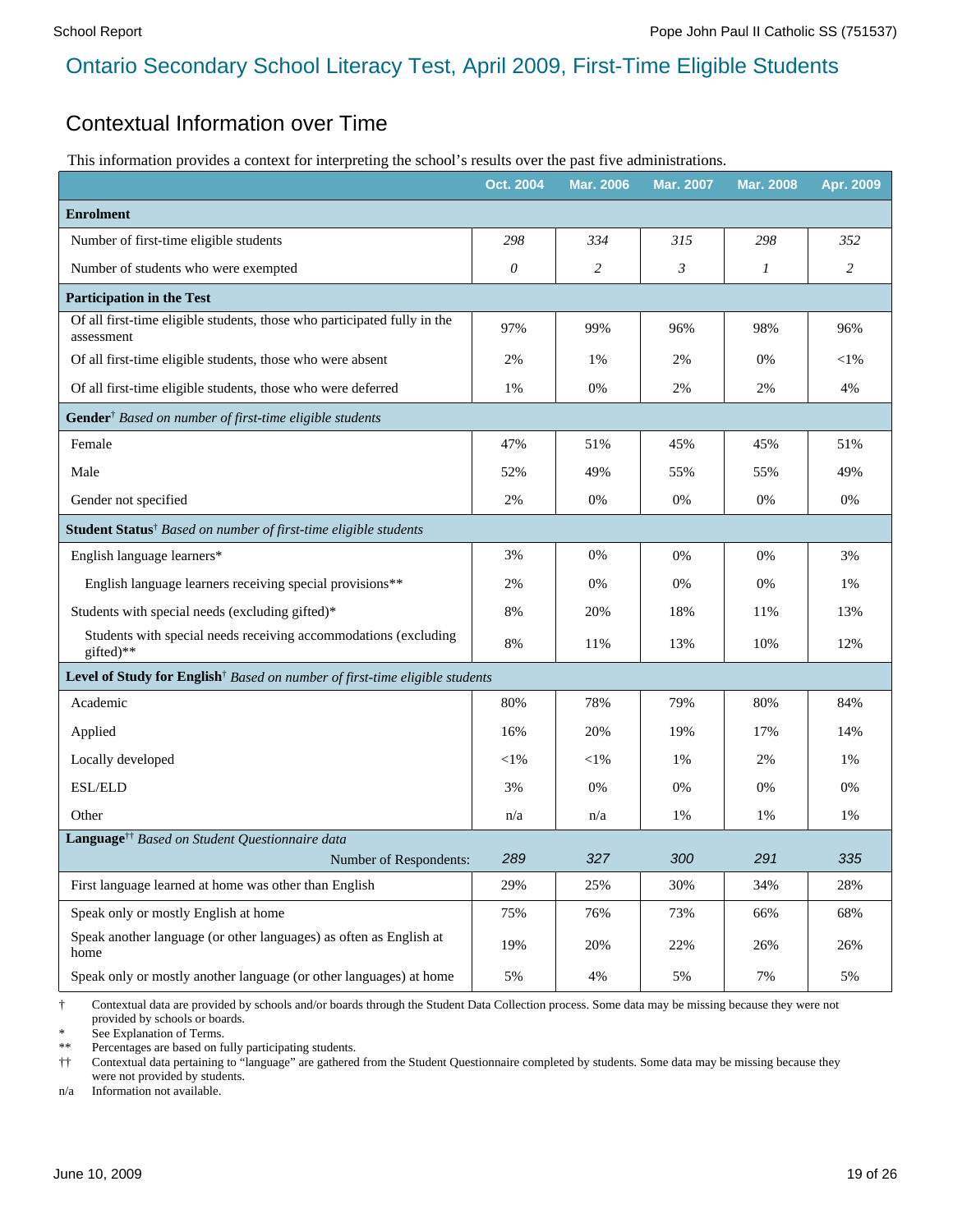### Ontario Secondary School Literacy Test, April 2009, First-Time Eligible Students Results over Time, October 2004–April 2009

| School Results: All First-Time Eligible Students*  |                        |     |                      |       |                      |     |                      |     |                      |        |
|----------------------------------------------------|------------------------|-----|----------------------|-------|----------------------|-----|----------------------|-----|----------------------|--------|
|                                                    | <b>October</b><br>2004 |     | <b>March</b><br>2006 |       | <b>March</b><br>2007 |     | <b>March</b><br>2008 |     | <b>April</b><br>2009 |        |
| <b>Number</b><br>of Students                       | 298                    |     | 334                  |       | 315                  |     | 298                  |     | 352                  |        |
| Successful                                         | 231                    | 78% | <b>270</b>           | 81%   | 244                  | 77% | 246                  | 83% | 288                  | 82%    |
| Not Successful                                     | 58                     | 19% | 61                   | 18%   | 58                   | 18% | 47                   | 16% | 49                   | 14%    |
| <b>Fully</b><br><b>Participating</b>               | 289                    | 97% | 331                  | 99%   | 302                  | 96% | 293                  | 98% | 337                  | 96%    |
| Absent                                             | 6                      | 2%  | 3                    | $1\%$ | 7                    | 2%  | 0                    | 0%  |                      | $<$ 1% |
| Deferred                                           | 3                      | 1%  | 0                    | 0%    | 6                    | 2%  | 5                    | 2%  | 14                   | 4%     |
| Fullv<br><b>Participating</b><br><b>Successful</b> | 231                    | 80% | 270                  | 82%   | 244                  | 81% | 246                  | 84% | 288                  | 85%    |



|                                                       | Board Results: All First-Time Eligible Students* |     |                      |     |                      |       |                      |     |                      |     |  |
|-------------------------------------------------------|--------------------------------------------------|-----|----------------------|-----|----------------------|-------|----------------------|-----|----------------------|-----|--|
|                                                       | <b>October</b><br>2004                           |     | <b>March</b><br>2006 |     | <b>March</b><br>2007 |       | <b>March</b><br>2008 |     | <b>April</b><br>2009 |     |  |
| Number<br>of Students                                 | 6 911                                            |     | 6819                 |     | 6804                 |       | 6 897                |     | 7071                 |     |  |
| Successful                                            | 5087                                             | 74% | 5238                 | 77% | 5 2 5 0              | 77%I  | 5 2 6 5              | 76% | 5 5 5 1              | 79% |  |
| Not Successful                                        | 1 446                                            | 21% | 1 2 4 2              | 18% | 1 165                | 17%   | 1 207                | 18% | 1042                 | 15% |  |
| Fully<br><b>Participating</b>                         | 6 5 3 3                                          | 95% | 6480                 | 95% | 6415                 | 94%   | 6472                 | 94% | 6 5 9 3              | 93% |  |
| Absent                                                | 133                                              | 2%  | 117                  | 2%  | 104                  | 2%    | 84                   | 1%  | 63                   | 1%  |  |
| Deferred                                              | 245                                              | 4%  | 222                  | 3%  | 285                  | $4\%$ | 341                  | 5%  | 415                  | 6%  |  |
| $\mathbf{Full}$<br><b>Participating</b><br>Successful | 5087                                             | 78% | 5 2 3 8 1            | 81% | 5 2 5 0              | 82%   | 5 2 6 5              | 81% | 5 5 5 1              | 84% |  |



|                                                    | Provincial Results: All First-Time Eligible Students* |     |         |                      |         |                      |         |                      |                      |     |  |
|----------------------------------------------------|-------------------------------------------------------|-----|---------|----------------------|---------|----------------------|---------|----------------------|----------------------|-----|--|
|                                                    | <b>October</b><br>2004                                |     |         | <b>March</b><br>2006 |         | <b>March</b><br>2007 |         | <b>March</b><br>2008 | <b>April</b><br>2009 |     |  |
| Number<br>of Students                              | 160 088                                               |     | 158 817 |                      | 155 906 |                      | 156 151 |                      | 152 830              |     |  |
| Successful                                         | 121 855                                               | 76% | 125 830 | 79%                  | 122 475 | 79%                  | 122 324 | 78%                  | 120 776              | 79% |  |
| Not Successful                                     | 25 9 26                                               | 16% | 23 268  | 15%                  | 23 698  | 15%                  | 23 279  | 15%                  | 21 618               | 14% |  |
| <b>Fully</b><br><b>Participating</b>               | 147 781                                               | 92% | 149 098 | 94%                  | 146 173 | 94%                  | 145 603 | 93%                  | 142 394              | 93% |  |
| Absent                                             | 5435                                                  | 3%  | 4 7 1 5 | 3%                   | 3 9 3 2 | 3%                   | 4357    | 3%                   | 3707                 | 2%  |  |
| Deferred                                           | 6872                                                  | 4%  | 5 004   | 3%                   | 5 801   | 4%                   | 6 191   | 4%                   | 6 729                | 4%  |  |
| <b>Fully</b><br><b>Participating</b><br>Successful | 121 855                                               | 82% | 125 830 | $84\%$               | 122 475 | 84%                  | 122 324 | 84%                  | 120 776              | 85% |  |



\* Percentages in tables may not add up to 100, due to rounding.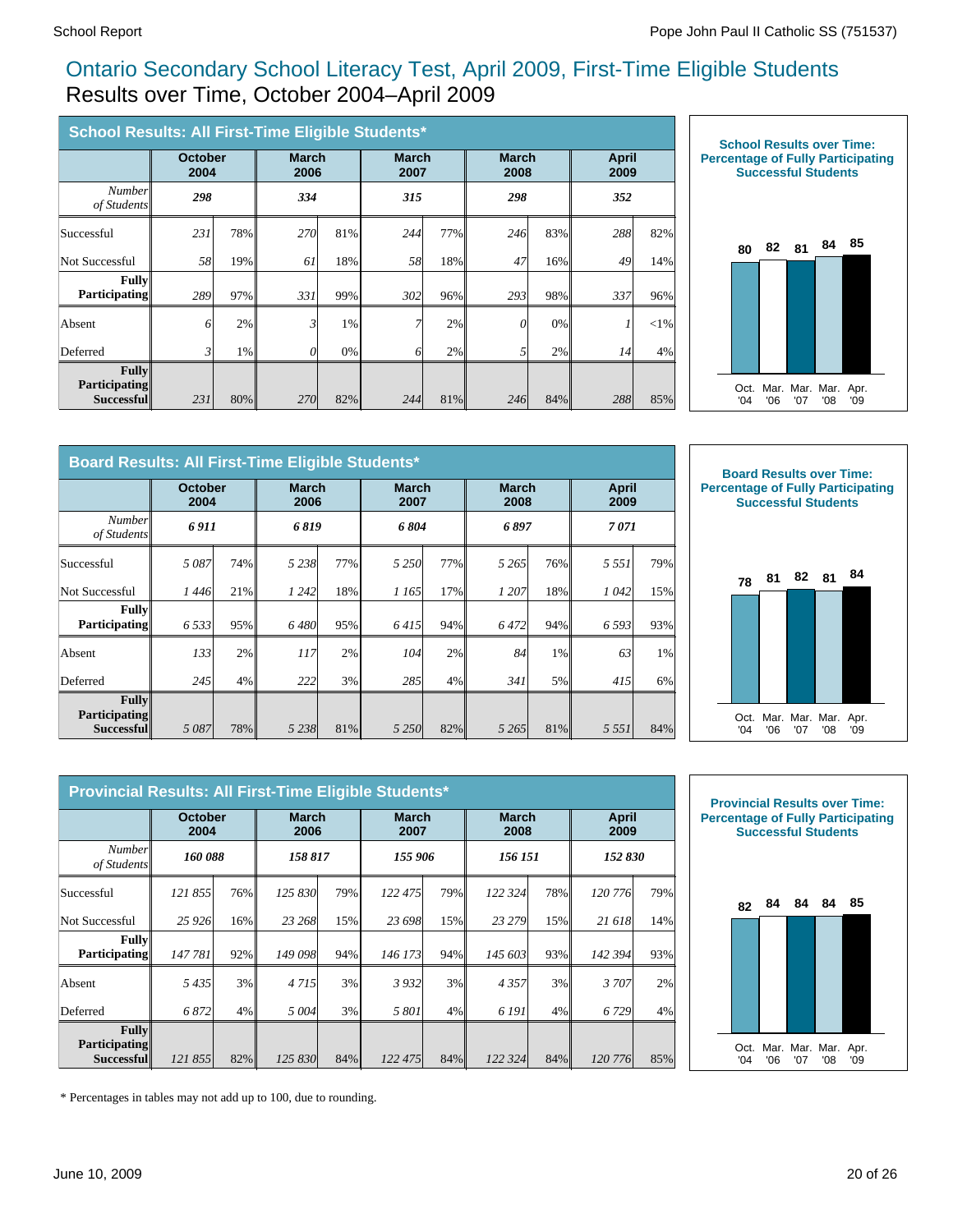

#### **Number of First-Time Eligible Students†**

| October 2004 |             | <b>March 2006</b> |             | <b>March 2007</b> |             | <b>March 2008</b> |             | April 2009    |             |
|--------------|-------------|-------------------|-------------|-------------------|-------------|-------------------|-------------|---------------|-------------|
| Female       | <b>Male</b> | Female            | <b>Male</b> | Female            | <b>Male</b> | <b>Female</b>     | <b>Male</b> | <b>Female</b> | <b>Male</b> |
| 139          | 154         | 172               | 162         | 141               | 174         | 133               | 165         | 180           | 172         |
| 3565         | 3310        | 3577              | 3 2 3 9     | 3434              | 3 3 7 0     | 3529              | 3 3 6 4     | 3581          | 3490        |
| 77 110       | 81469       | 77 358            | 81 402      | 76 252            | 79 638      | 76 226            | 79 904      | 74 355        | 78 459      |
|              |             |                   |             |                   |             |                   |             |               |             |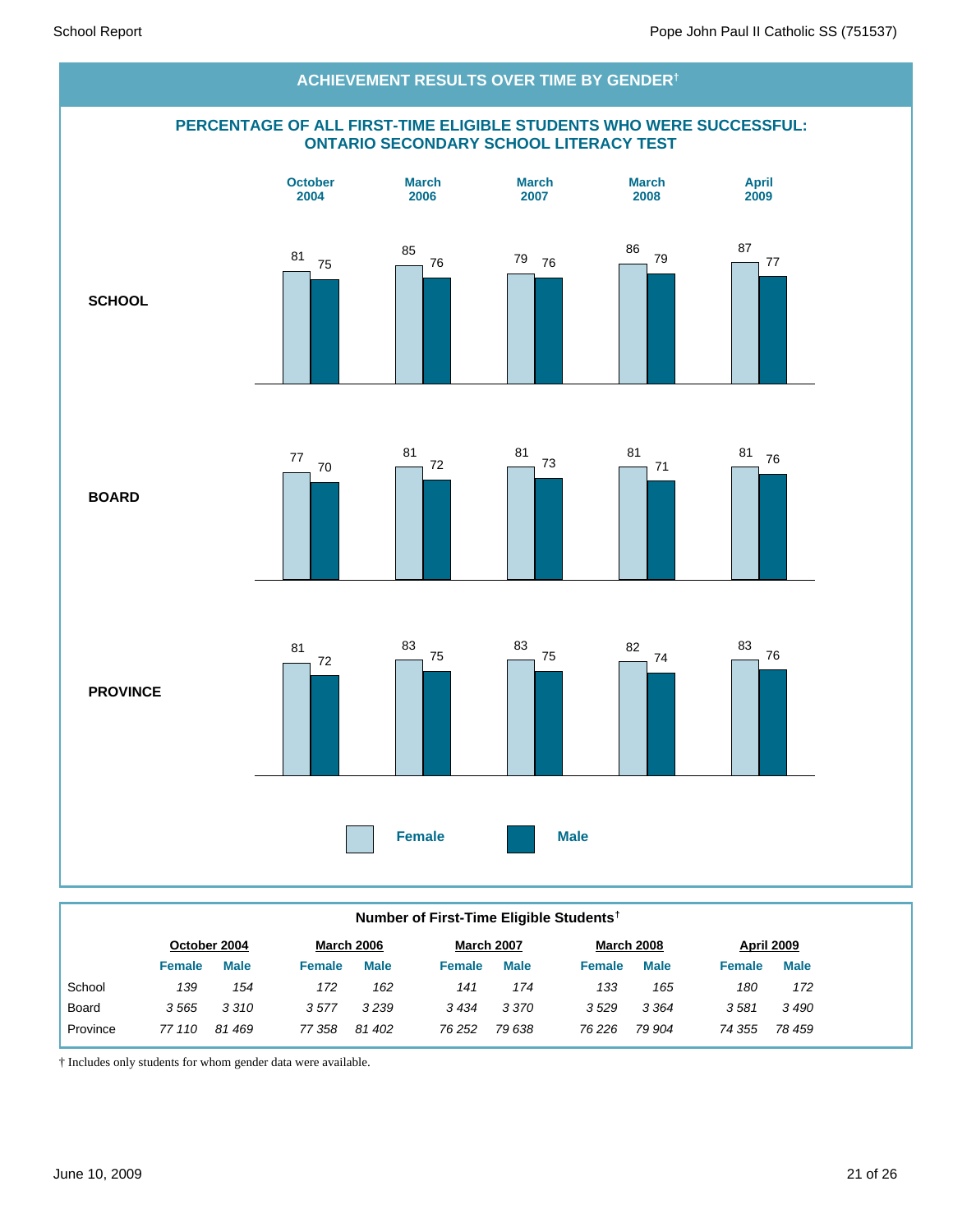#### **PERCENTAGE OF FULLY PARTICIPATING FIRST-TIME ELIGIBLE STUDENTS WHO WERE SUCCESSFUL: ONTARIO SECONDARY SCHOOL LITERACY TEST SCHOOL BOARD PROVINCE Female Male October 2004 March 2006 March 2007 March 2008 April 2009 ACHIEVEMENT RESULTS OVER TIME BY GENDER†** <sup>83</sup> <sup>77</sup> 86 <sup>77</sup> <sup>82</sup> <sup>80</sup> 88 81 <sup>88</sup> <sup>82</sup> 81 74 85 77 86 78 86 77 <sup>86</sup> <sup>82</sup> 86 79 88 <sup>81</sup> <sup>87</sup> 80 88 80  $\frac{88}{9}$  82

| Number of Fully Participating First-Time Eligible Students <sup>†</sup> |               |              |               |                   |               |                   |               |                   |               |             |  |
|-------------------------------------------------------------------------|---------------|--------------|---------------|-------------------|---------------|-------------------|---------------|-------------------|---------------|-------------|--|
|                                                                         |               | October 2004 |               | <b>March 2006</b> |               | <b>March 2007</b> |               | <b>March 2008</b> |               | April 2009  |  |
|                                                                         | <b>Female</b> | <b>Male</b>  | <b>Female</b> | <b>Male</b>       | <b>Female</b> | <b>Male</b>       | <b>Female</b> | <b>Male</b>       | <b>Female</b> | <b>Male</b> |  |
| School                                                                  | 135           | 149          | 171           | 160               | 136           | 166               | 131           | 162               | 177           | 160         |  |
| Board                                                                   | 3 3 9 4       | 3 1 1 1      | 3413          | 3064              | 3260          | 3 1 5 5           | 3 3 3 5       | 3 1 3 3           | 3 3 6 7       | 3226        |  |
| Province                                                                | 72 296        | 74 659       | 73 081        | 75 966            | 72 031        | 74 129            | 71615         | 73 969            | 69 954        | 72 432      |  |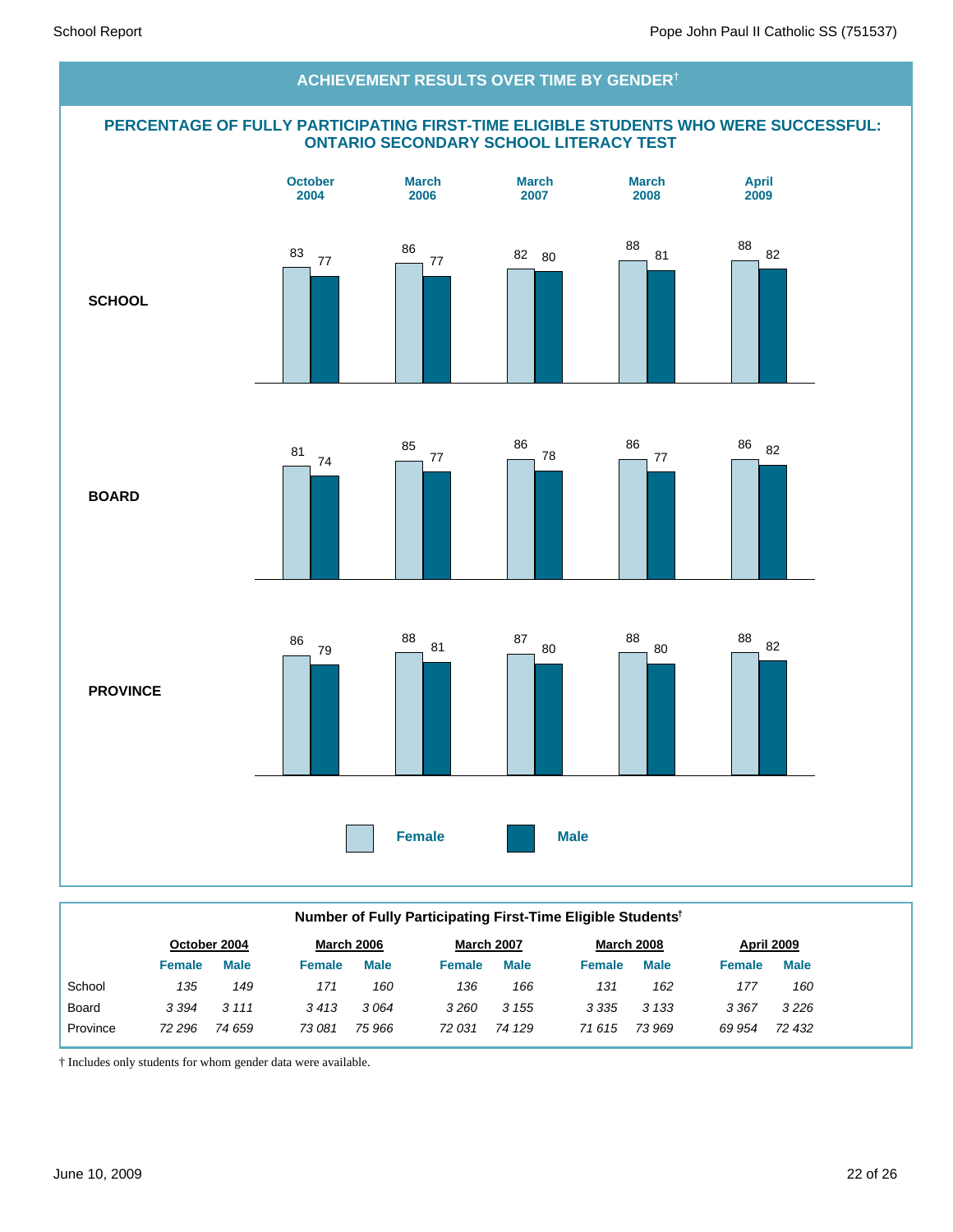|                                                                           | <b>STUDENT QUESTIONNAIRE RESULTS FOR THIS SCHOOL (# = 335)</b> |                                                                 |
|---------------------------------------------------------------------------|----------------------------------------------------------------|-----------------------------------------------------------------|
| <b>Questionnaire Item</b>                                                 | Percentage of Students*<br>$\pmb{0}$<br>100                    | <b>Number of</b><br><b>Students</b><br>Who<br>Answered<br>"Yes" |
| 1. Types of materials students read in English outside school most weeks: |                                                                |                                                                 |
| non-fiction books, e.g., biographies                                      | 39<br>61                                                       | 130                                                             |
| comics                                                                    | 39<br>61                                                       | 132                                                             |
| Web sites, e-mail, chat messages                                          | 94<br>6                                                        | 315                                                             |
| letters                                                                   | 56<br>44                                                       | 148                                                             |
| magazines                                                                 | 70<br>29                                                       | 235                                                             |
| manuals, instructions                                                     | 50<br>49                                                       | 168                                                             |
| newspapers                                                                | 37<br>62                                                       | 209                                                             |
| novels, fiction, short stories                                            | $\mathbf{72}$<br>27                                            | 241                                                             |
| song lyrics, poems                                                        | 77<br>22                                                       | 259                                                             |
| religious or spiritual writings                                           | 40<br>60                                                       | 133                                                             |
| 2. Types of writing students do in English outside school most weeks:     |                                                                |                                                                 |
| e-mail, chat messages                                                     | $94 \overline{5}$                                              | 315                                                             |
| letter, journals, diaries                                                 | 30<br>70                                                       | 99                                                              |
| notes, directions, instructions                                           | 55<br>45                                                       | 183                                                             |
| song lyrics, poems                                                        | 55<br>45                                                       | 183                                                             |
| stories, fiction                                                          | 36<br>63                                                       | 122                                                             |
| work-related writing                                                      | 56<br>43                                                       | 189                                                             |
| 3. Types of English language materials students have at home:             |                                                                |                                                                 |
| dictionaries, encyclopedias (print or electronic)                         | $94 \overline{5}$                                              | 316                                                             |
| books                                                                     | $95$ 4                                                         | 318                                                             |
| newspapers                                                                | 90<br>10                                                       | 301                                                             |
| magazines                                                                 | 81<br>18                                                       | 273                                                             |
|                                                                           | <b>Yes</b><br><b>No</b>                                        |                                                                 |

\* Percentages may not add to 100, due to a lack of or ambiguous responses. Where there is no number in a box, the percentage of responses is smaller than 4.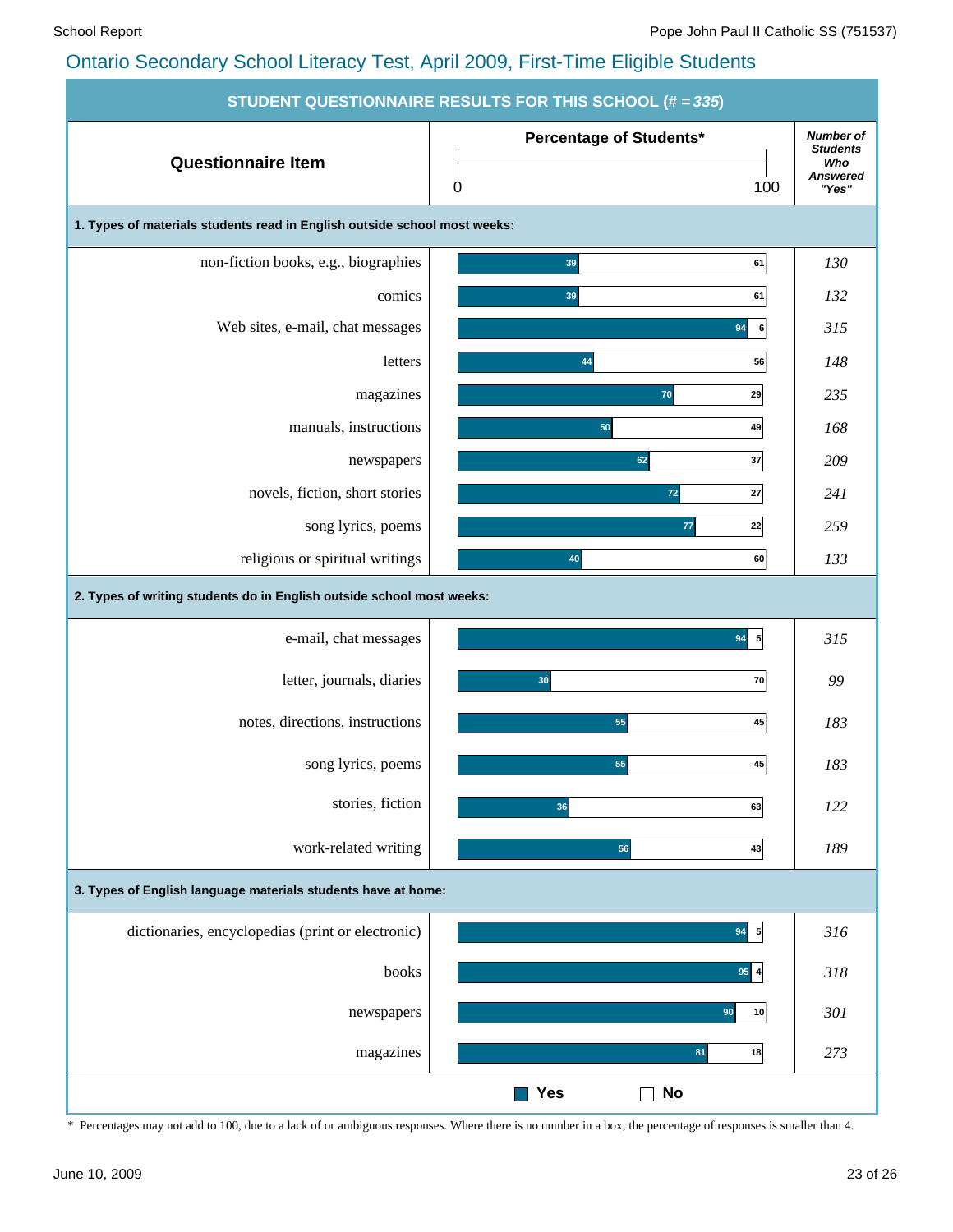| <b>STUDENT QUESTIONNAIRE RESULTS FOR THIS SCHOOL (# = 335)</b>                                               |                                |                  |  |  |  |  |  |  |  |  |
|--------------------------------------------------------------------------------------------------------------|--------------------------------|------------------|--|--|--|--|--|--|--|--|
| <b>Questionnaire Item</b>                                                                                    | <b>Percentage of Students*</b> | <b>Number of</b> |  |  |  |  |  |  |  |  |
|                                                                                                              | 100<br>0                       | <b>Students</b>  |  |  |  |  |  |  |  |  |
| 4. Number of hours a week students read materials written in English outside school, not including homework: |                                |                  |  |  |  |  |  |  |  |  |
| one hour or less                                                                                             | 25                             | 83               |  |  |  |  |  |  |  |  |
| more than one hour but less than three hours                                                                 | 38                             | 126              |  |  |  |  |  |  |  |  |
| more than three hours but less than five hours                                                               | 20                             | 66               |  |  |  |  |  |  |  |  |
| five hours or more                                                                                           | 17                             | 57               |  |  |  |  |  |  |  |  |
| 5. Number of hours a week students write in English outside school, not including homework:                  |                                |                  |  |  |  |  |  |  |  |  |
| one hour or less                                                                                             | 35                             | 118              |  |  |  |  |  |  |  |  |
| more than one hour but less than three hours                                                                 | 30                             | 100              |  |  |  |  |  |  |  |  |
| more than three hours but less than five hours                                                               | 19                             | 62               |  |  |  |  |  |  |  |  |
| five hours or more                                                                                           | 16                             | 53               |  |  |  |  |  |  |  |  |
| 6. How often students use a computer at home for homework:                                                   |                                |                  |  |  |  |  |  |  |  |  |
| don't have a computer at home                                                                                | 3                              | 9                |  |  |  |  |  |  |  |  |
| never or hardly ever use a computer for homework                                                             | $\overline{\mathbf{2}}$        | 7                |  |  |  |  |  |  |  |  |
| use a computer once or twice a month for homework                                                            | 17                             | 58               |  |  |  |  |  |  |  |  |
| use a computer once or twice a week for homework                                                             | 45                             | 150              |  |  |  |  |  |  |  |  |
| use a computer almost every day for homework                                                                 | 33                             | 111              |  |  |  |  |  |  |  |  |
| 7. First language students learned at home was English:                                                      |                                |                  |  |  |  |  |  |  |  |  |
| yes                                                                                                          | 72                             | 241              |  |  |  |  |  |  |  |  |
| no                                                                                                           | 28                             | 94               |  |  |  |  |  |  |  |  |
| 8. Language(s) students speak at home:                                                                       |                                |                  |  |  |  |  |  |  |  |  |
| only or mostly English                                                                                       | 68                             | 229              |  |  |  |  |  |  |  |  |
| another language (or other languages) as often as<br>English                                                 | 26                             | 86               |  |  |  |  |  |  |  |  |
| only or mostly another language (or other languages)                                                         | 5                              | 17               |  |  |  |  |  |  |  |  |

\* Percentages may not add to 100, due to a lack of or ambiguous responses.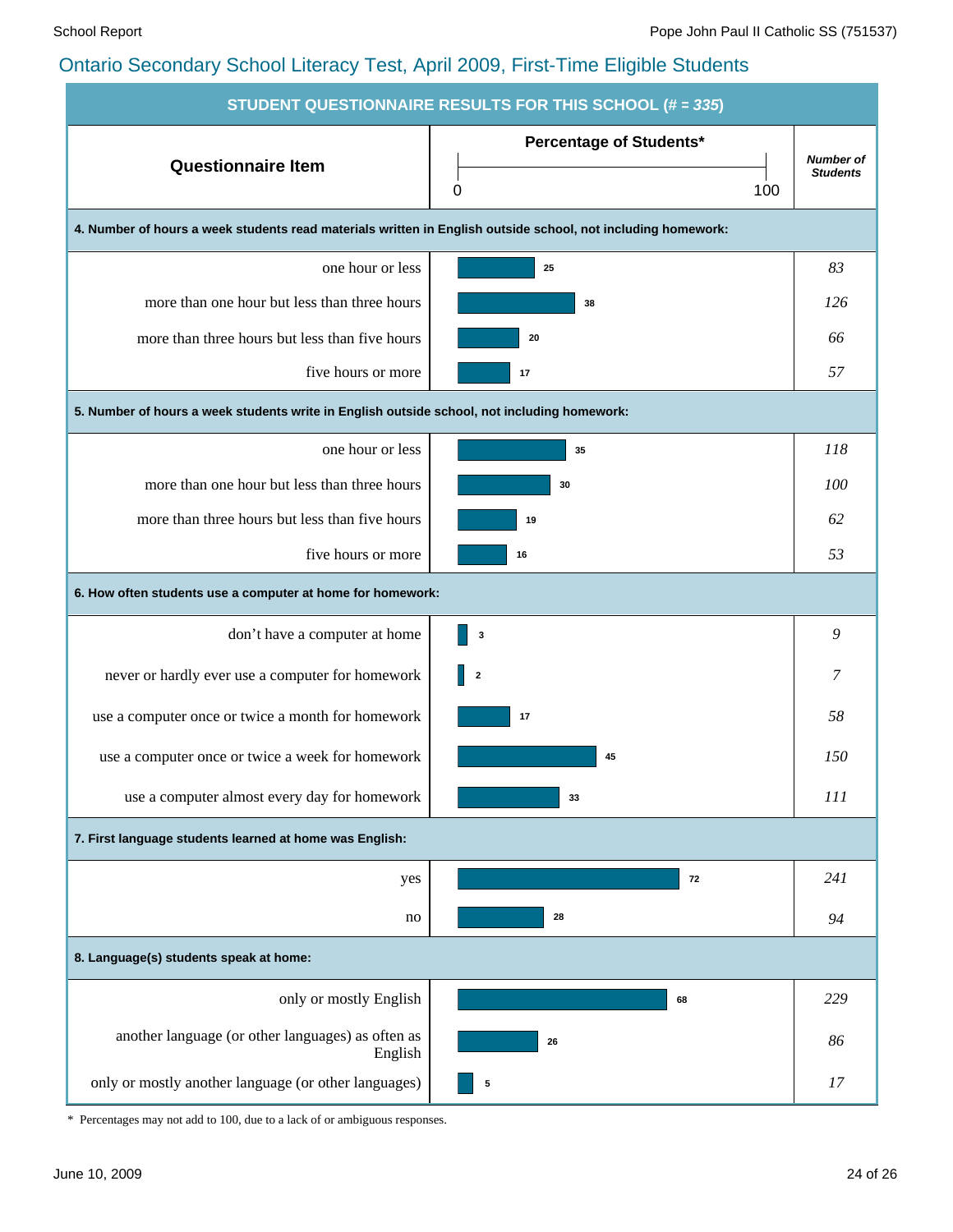|                                                                                                                                            | <b>School</b>    |                                |                         | <b>Board</b>    |                            |                                                                             | <b>Province</b>    |                            |                                                                 |
|--------------------------------------------------------------------------------------------------------------------------------------------|------------------|--------------------------------|-------------------------|-----------------|----------------------------|-----------------------------------------------------------------------------|--------------------|----------------------------|-----------------------------------------------------------------|
| <b>STUDENT QUESTIONNAIRE RESULTS</b><br>FOR SCHOOL, BOARD AND PROVINCE<br>(all students, female, male)                                     | All $(\# = 335)$ | $\overline{17}$<br>Female<br>斐 | 158)<br>مٌ<br>∏al<br>₩. | 6494)<br>₩<br>₹ | 3332)<br>ΰ۵<br>Femal<br>₩. | 162)<br>$\mathring{\text{o}}$<br>$\infty$<br>$\overline{\overline{B}}$<br>₫ | 140 462)<br>₩<br>₹ | 178)<br>Female*<br>69<br>₩ | 275)<br>(1)<br>$\ddot{\mathbf{0}}$<br>$\overline{\overline{B}}$ |
| Percentage of students indicating that they                                                                                                |                  |                                |                         |                 |                            |                                                                             |                    |                            |                                                                 |
| have a computer at home.                                                                                                                   | 97%              | 96%                            | 99%                     | 98%             | 98%                        | 98%                                                                         | 98%                | 98%                        | 97%                                                             |
| use the computer almost every day for homework.                                                                                            | 33%              | 36%                            | 30%                     | 32%             | 34%                        | 30%                                                                         | 30%                | 32%                        | 28%                                                             |
| Percentage of students indicating that they read the following types of materials in English outside school most weeks:                    |                  |                                |                         |                 |                            |                                                                             |                    |                            |                                                                 |
| non-fiction books, e.g., biographies                                                                                                       | 39%              | 34%                            | 44%                     | 38%             | 38%                        | 38%                                                                         | 34%                | 33%                        | 35%                                                             |
| comics                                                                                                                                     | 39%              | 32%                            | 47%                     | 39%             | 31%                        | 46%                                                                         | 35%                | 29%                        | 41%                                                             |
| Web sites, e-mail, chat messages                                                                                                           | 94%              | 94%                            | 94%                     | 93%             | 95%                        | 91%                                                                         | 92%                | 95%                        | 90%                                                             |
| letters                                                                                                                                    | 44%              | 46%                            | 42%                     | 42%             | 47%                        | 37%                                                                         | 38%                | 43%                        | 33%                                                             |
| magazines                                                                                                                                  | 70%              | 82%                            | 57%                     | 71%             | 83%                        | 58%                                                                         | 71%                | 82%                        | 60%                                                             |
| manuals, instructions                                                                                                                      | 50%              | 40%                            | 62%                     | 47%             | 39%                        | 55%                                                                         | 40%                | 31%                        | 50%                                                             |
| newspapers                                                                                                                                 | 62%              | 62%                            | 63%                     | 61%             | 60%                        | 62%                                                                         | 52%                | 50%                        | 53%                                                             |
| novels, fiction, short stories                                                                                                             | 72%              | 82%                            | 61%                     | 71%             | 84%                        | 57%                                                                         | 70%                | 84%                        | 56%                                                             |
| song lyrics, poems                                                                                                                         | 77%              | 80%                            | 74%                     | 72%             | 83%                        | 61%                                                                         | 64%                | 77%                        | 52%                                                             |
| religious or spiritual writings                                                                                                            | 40%              | 39%                            | 41%                     | 27%             | 29%                        | 25%                                                                         | 21%                | 22%                        | 19%                                                             |
| Percentage of students indicating that they read materials written in English outside school, not including homework, for                  |                  |                                |                         |                 |                            |                                                                             |                    |                            |                                                                 |
| more than three hours a week.                                                                                                              | 37%              | 41%                            | 32%                     | 37%             | 44%                        | 30%                                                                         | 40%                | 47%                        | 32%                                                             |
| Percentage of students indicating that they have the following English language materials at home:                                         |                  |                                |                         |                 |                            |                                                                             |                    |                            |                                                                 |
| dictionaries, encyclopedias (print or electronic)                                                                                          | 94%              | 93%                            | 96%                     | 92%             | 93%                        | 92%                                                                         | 92%                | 93%                        | 90%                                                             |
| books                                                                                                                                      | 95%              | 95%                            | 95%                     | 94%             | 97%                        | 92%                                                                         | 95%                | 97%                        | 92%                                                             |
| newspapers                                                                                                                                 | 90%              | 90%                            | 89%                     | 81%             | 81%                        | 80%                                                                         | 86%                | 86%                        | 85%                                                             |
| magazines                                                                                                                                  | 81%              | 85%                            | 78%                     | 83%             | 87%                        | 78%                                                                         | 86%                | 89%                        | 82%                                                             |
| Percentage of students indicating that they do the following types of writing in English outside school most weeks:                        |                  |                                |                         |                 |                            |                                                                             |                    |                            |                                                                 |
| e-mail, chat messages                                                                                                                      | 94%              | 93%                            | 95%                     | 95%             | 96%                        | 93%                                                                         | 94%                | 96%                        | 92%                                                             |
| letters, journals, diaries                                                                                                                 | 30%              | 43%                            | 15%                     | 33%             | 48%                        | 18%                                                                         | 28%                | 43%                        | 14%                                                             |
| notes, directions, instructions                                                                                                            | 55%              | 52%                            | 58%                     | 49%             | 52%                        | 45%                                                                         | 44%                | 49%                        | 40%                                                             |
| song lyrics, poems                                                                                                                         | 55%              | 58%                            | 51%                     | 47%             | 53%                        | 40%                                                                         | 39%                | 46%                        | 31%                                                             |
| stories, fiction                                                                                                                           | 36%              | 39%                            | 34%                     | 33%             | 39%                        | 28%                                                                         | 29%                | 35%                        | 24%                                                             |
| work-related writing                                                                                                                       | 56%              | 55%                            | 58%                     | 53%             | 54%                        | 51%                                                                         | 46%                | 46%                        | 46%                                                             |
| Percentage of students indicating that they write in English outside school, not including homework, for                                   |                  |                                |                         |                 |                            |                                                                             |                    |                            |                                                                 |
| more than three hours a week.                                                                                                              | 34%              | 33%                            | 36%                     | 30%             | 33%                        | 27%                                                                         | 29%                | 33%                        | 25%                                                             |
| Percentage of students indicating that the first language they learned at home was                                                         |                  |                                |                         |                 |                            |                                                                             |                    |                            |                                                                 |
| other than English.                                                                                                                        | 28%              | 28%                            | 28%                     | 36%             | 36%                        | 36%                                                                         | 22%                | 22%                        | 22%                                                             |
| Percentage of students indicating that they speak the following language(s) at home:**                                                     |                  |                                |                         |                 |                            |                                                                             |                    |                            |                                                                 |
| only or mostly English                                                                                                                     | 68%              | 71%                            | 65%                     | 58%             | 59%                        | 57%                                                                         | 76%                | 76%                        | 76%                                                             |
| another language (or other languages) as often as English                                                                                  | 26%              | 21%                            | 30%                     | 30%             | 30%                        | 30%                                                                         | 17%                | 17%                        | 16%                                                             |
| only or mostly another language (or other languages)                                                                                       | 5%               | 6%                             | 4%                      | 11%             | 11%                        | 12%                                                                         | 7%                 | 6%                         | 7%                                                              |
| Includes only students for whom gender data were available.<br>** Percentages may not add to 100, due to a lack of or ambiguous responses. |                  |                                |                         |                 |                            |                                                                             |                    |                            |                                                                 |